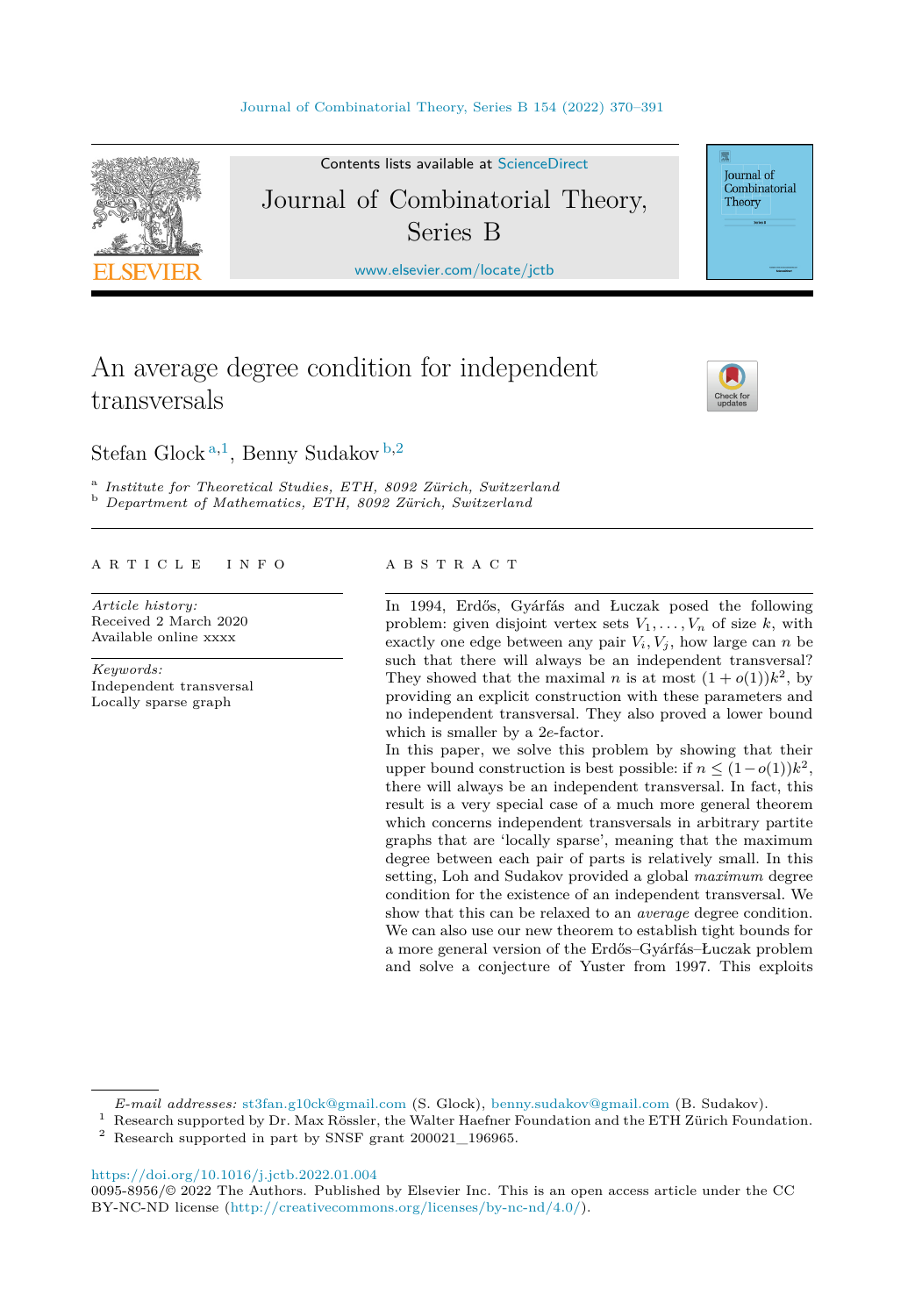a connection to the Turán numbers of complete bipartite graphs, which might be of independent interest.

© 2022 The Authors. Published by Elsevier Inc. This is an open access article under the CC BY-NC-ND license [\(http://creativecommons.org/licenses/by-nc-nd/4.0/](http://creativecommons.org/licenses/by-nc-nd/4.0/)).

# 1. Introduction

Given a graph *G* and a partition  $V(G) = V_1 \cup \cdots \cup V_m$  of its vertex set, an *independent transversal* of *G* (with respect to  ${V_i}_{i \in [m]}$ ) is an independent set in *G* which contains exactly one vertex from each part *Vi*. The problem of finding sufficient conditions for the existence of independent transversals was raised in the early 70s, see e.g. [\[7](#page-21-0),[9\]](#page-21-0). It has since been extensively studied  $[1-3,14,15,17,21,22,25-29]$  $[1-3,14,15,17,21,22,25-29]$  $[1-3,14,15,17,21,22,25-29]$ , not least because the basic concept appears in many different contexts, such as SAT, linear arboricity, strong chromatic number and list colouring.

Most prominently, sufficient conditions for the existence of an independent transversal have been formulated in terms of the maximum degree Δ of *G* and the minimum size of the parts in the partition. Bollobás, Erdős and Szemerédi [[7\]](#page-21-0) conjectured that if all the parts have size at least  $2\Delta$ , then an independent transversal exists. An application of the Lovász Local Lemma, due to Alon [[2\]](#page-20-0), shows that if all the parts have size at least 2*e*Δ, then choosing one vertex from each part at random produces an independent set with positive probability, and thus the existence of an independent transversal is guaranteed. In a breakthrough, Haxell [[14\]](#page-21-0) improved the constant from 2*e* to 2 using a topological proof technique, thus confirming the conjecture of Bollobás, Erdős and Szemerédi [\[7](#page-21-0)]. To appreciate how strong this result is, we remark that for each  $\Delta$ , there are constructions of graphs with maximum degree at most  $\Delta$  and parts of size  $2\Delta - 1$  which have no independent transversal [[27\]](#page-21-0). We refer to the survey [\[13](#page-21-0)] for more background on these results and applications.

## *1.1. Locally sparse graphs*

Haxell's result yielded improvements for many combinatorial problems that can be rephrased with independent transversals. One prominent such example is list colouring, which in fact motivated much of the work on independent transversals. Given a graph *G* with a list of colours  $L_v$  for each vertex  $v \in V(G)$ , we aim to properly colour *G* such that each vertex receives a colour from its list. Define the *vertex-colour* degree  $d_c(v)$  for a vertex *v* and a colour  $c \in L_v$  as the number of neighbours of *v* which also have *c* in their list. Reed [\[25](#page-21-0)] conjectured that if  $d_c(v) \leq d$  for all  $v \in V(G)$ ,  $c \in L_v$ , and  $|L_v| \geq d+1$ for all  $v \in V(G)$ , then a list colouring exists. Clearly, this is true for  $d = \Delta(G)$  since we can colour greedily, and the question is whether smaller lists suffice as long as the vertex-colour degrees are also small. This can be phrased as an independent transversal problem. For each vertex *v*, define  $V_v := \{v\} \times L_v$ , and let  $\Gamma$  be the *vertex-colour graph*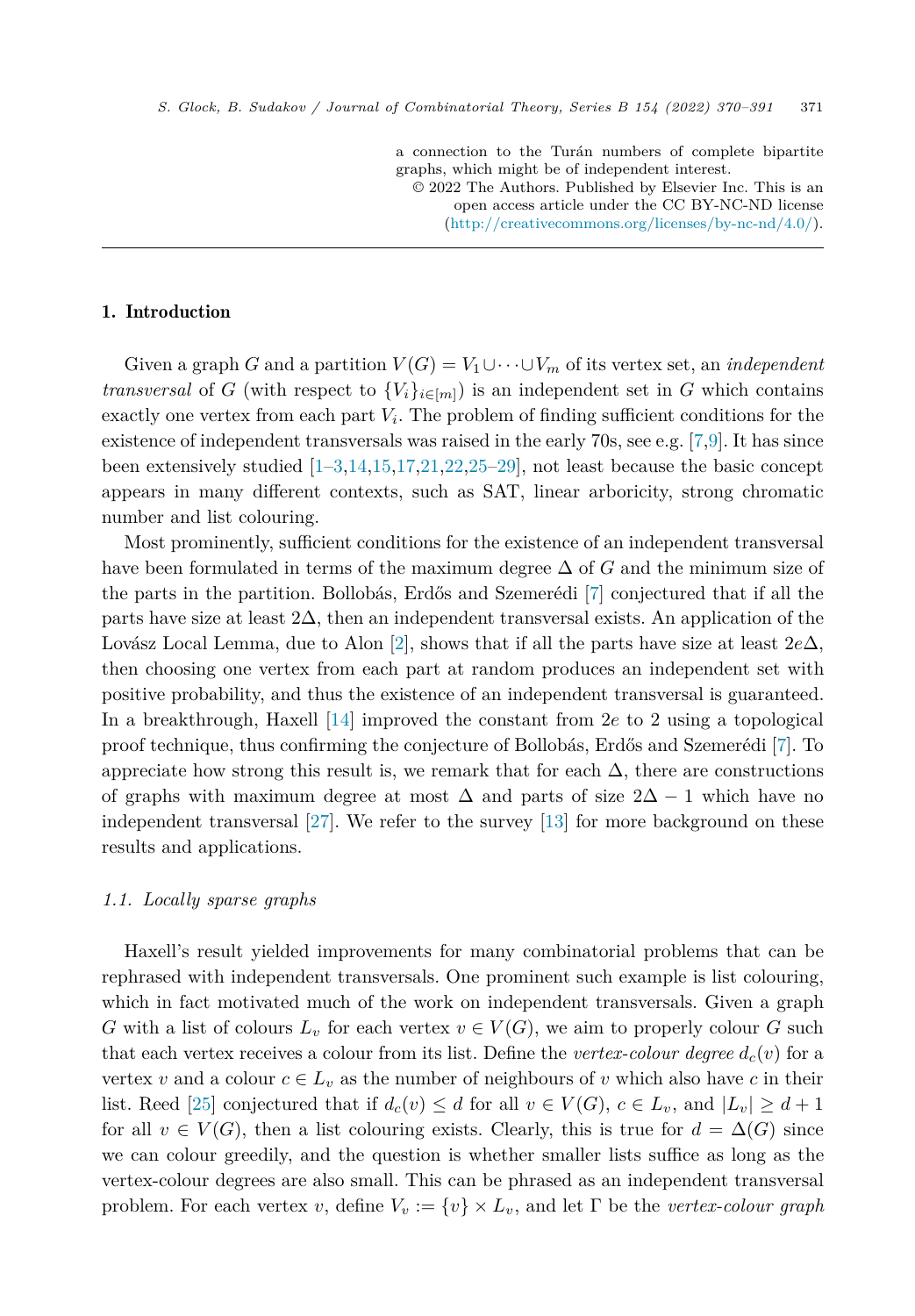<span id="page-2-0"></span>whose vertex set is the union of the sets  $V_v$ , and two vertices  $(v, c)$ ,  $(v', c')$  are connected if  $vv' \in E(G)$  and  $c = c'$ . Observe that the independent transversals of  $\Gamma$  are precisely the list colourings of *G*. Moreover,  $\Delta(\Gamma)$  is the maximum vertex-colour degree. Thus, by Haxell's theorem, lists of size 2*d* suffice. Even though Bohman and Holzman [[6\]](#page-21-0) disproved Reed's conjecture, Reed and Sudakov [\[26](#page-21-0)] managed to prove the conjecture asymptotically, by showing that lists of size  $(1 + o(1))d$  suffice.

Of course, the reason why an improvement in the constant from 2 to asymptotically 1 was possible in this case must lie in the special structure of the vertex-colour graph Γ. For instance, observe that any two parts in  $\Gamma$  induce a (possibly empty) matching. Aharoni and Holzman (see [\[21](#page-21-0)]) conjectured that this property always allows to improve the constant from 2 to asymptotically 1. This was proven in a strong form by Loh and Sudakov [\[21](#page-21-0)], building on earlier work of Alon [\[3\]](#page-20-0) and Reed and Sudakov [\[26](#page-21-0)]. Define the *local degree* of *G* (with respect to  ${V_i}_{i \in [m]}$ ) as the maximum of  $\Delta(G[V_i, V_j])$  over all distinct  $i, j \in [m]$ .

**Theorem 1.1** *(Loh–Sudakov [\[21\]](#page-21-0)).* For every  $\epsilon > 0$  there exists  $\gamma > 0$  such that the *following holds.* If *G is a graph with*  $\Delta(G) \leq \Delta$  *whose vertex set is partitioned into parts* of size at least  $(1+\epsilon)\Delta$ , and the local degree is at most  $\gamma\Delta$ , then G has an independent *transversal.*

Note that the constant 1 in the statement is optimal. For instance, let *G* be the vertexdisjoint union of  $\Delta$  cliques of order  $\Delta + 1$ , and let each part  $V_i$  consist of precisely one vertex from each clique. The local degree is 1, the maximum degree is  $\Delta$  and each part has size  $\Delta$ , but there is no independent transversal.

One of the main contributions of this paper is that we can replace the *maximum* degree condition with an *average* degree condition. This makes the result far more applicable. To state our main theorem, define for a graph *G* and  $U \subset V(G)$  the *average degree* of *U* in *G* as  $\bar{d}_G(U) := \frac{1}{|U|} \sum_{u \in U} d_G(u)$ .

**Theorem 1.2.** For all  $\epsilon > 0$  there exists  $\gamma > 0$  such that the following holds. Let G be a *graph with vertex partition*  $V(G) = V_1 \cup \cdots \cup V_m$  *and local degree at most*  $\gamma D$ *. Suppose* that  $|V_i| \ge (1 + \epsilon)D$  and  $\bar{d}_G(V_i) \le D$  for each  $i \in [m]$ . Then there exists an independent *transversal.*

Our main application of this new theorem is to solve an extremal problem about independent transversals by Erdős, Gyárfás and Łuczak (see Section [1.2](#page-3-0)). A further application that we find noteworthy concerns the list colouring problem discussed earlier. The following result generalizes the asymptotic version of Reed's conjecture proved by Reed and Sudakov. Instead of requiring all vertex-colour degrees to be small, it suffices if for each vertex, the average of its colour degrees is small.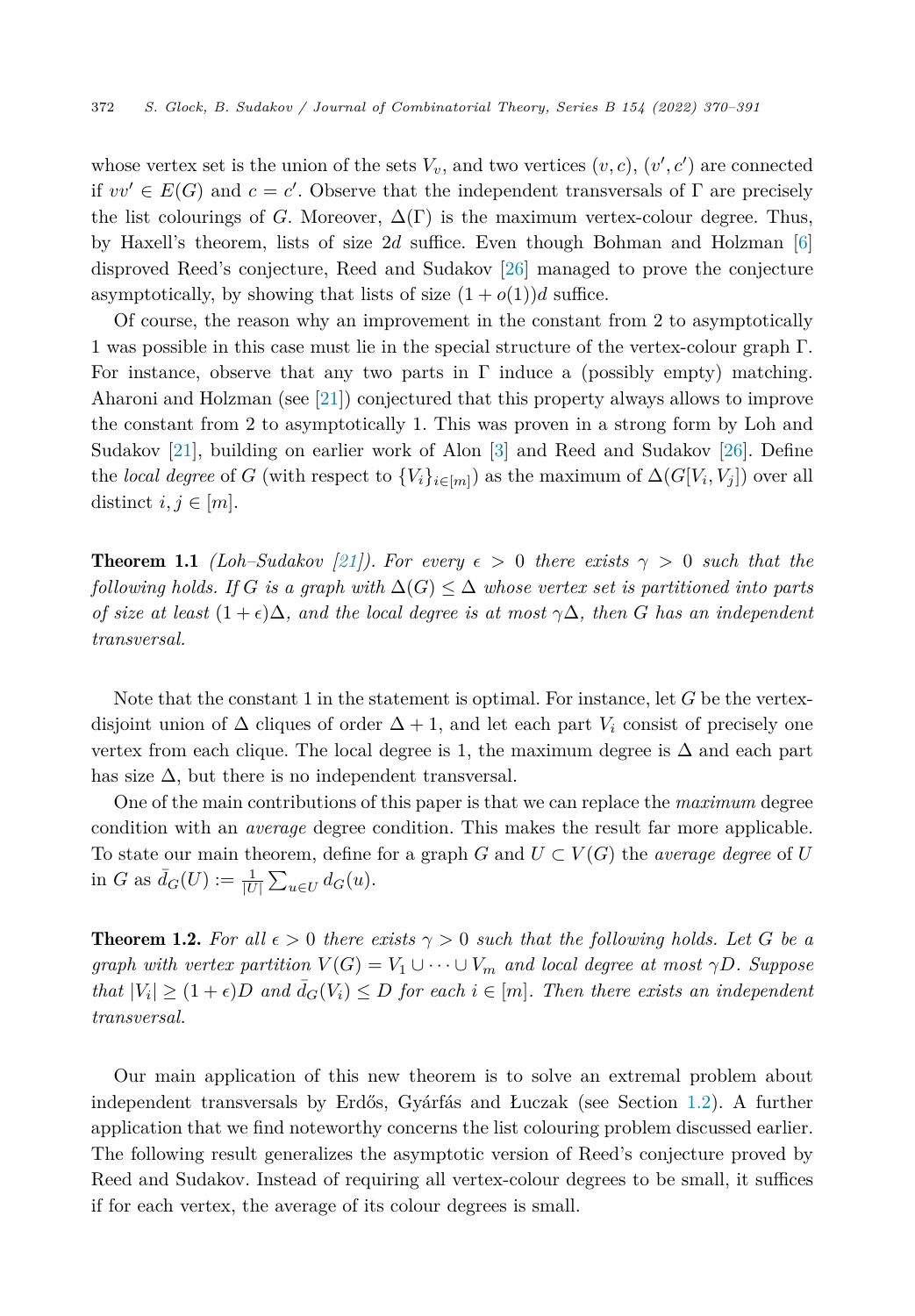<span id="page-3-0"></span>**Theorem 1.3.** For all  $\epsilon > 0$ , the following holds for sufficiently large D. Let G be a graph with given lists  $\{L_v\}_{v \in V(G)}$ . If for each vertex v, we have  $\frac{1}{|L_v|}\sum_{c \in L_v} d_c(v) \leq D$  and  $|L_v| \geq (1 + \epsilon)D$ , then there is a proper list colouring.

**Proof.** Consider the vertex-colour graph  $\Gamma$  defined in the beginning of this section. The local degree is 1, each part  $V_v$  has size  $|L_v| \geq (1 + \epsilon)D$  and average degree  $\frac{1}{|L_v|}\sum_{c \in L_v} d_c(v) \leq D$ . By Theorem [1.2,](#page-2-0) Γ has an independent transversal, which corresponds to a proper list colouring of *G*.  $\Box$ 

Finally, we note that asymptotically tight results on  $K_t$ -free transversals can be easily deduced as well. A *Kt-free transversal* in a multipartite graph is a set containing exactly one vertex from each part which does not induce a  $K_t$ . Thus, a  $K_2$ -free transversal is precisely an independent transversal. In [\[21](#page-21-0)], a general result on  $K_t$ -free transversals, for fixed *t*, is reduced to Theorem [1.1.](#page-2-0) Namely, with all other conditions unchanged, part sizes of at least  $(1+o(1))\frac{\Delta}{t}$  suffice to guarantee a  $K_{t+1}$ -free transversal, and this is asymptotically tight. The same reduction also works in our average degree setting.

**Theorem 1.4.** For all  $\epsilon > 0$  and  $t \in \mathbb{N}$  there exists  $\gamma > 0$  such that the following holds. *Let G be a graph with vertex partition*  $V(G) = V_1 \cup \cdots \cup V_m$  *and local degree at most*  $\gamma D$ . Suppose that  $|V_i| \geq (1+\epsilon)\frac{D}{t}$  and  $\bar{d}_G(V_i) \leq D$  for each  $i \in [m]$ . Then there exists a *K<sup>t</sup>*+1*-free transversal.*

**Proof.** Colour  $V(G)$  with t colours such that the number of monochromatic edges is minimal. Let  $G'$  be the spanning subgraph containing all monochromatic edges. By the minimality of the colouring, we have  $d_{G'}(v) \leq d_G(v)/t$  for all  $v \in V(G)$ . Hence,  $\bar{d}_{G'}(V_i) \leq D/t$  for each  $i \in [m]$ , so we can apply Theorem [1.2](#page-2-0) to obtain an independent transversal *T* of *G* . This means that *G*[*T*] is properly *t*-coloured, in particular it must be  $K_{t+1}$ -free.  $\Box$ 

#### *1.2. Extremal problems for independent transversals*

In 1994, Erdős, Gyárfás and Łuczak [\[10](#page-21-0)] initiated the study of independent transversals in 'sparse partite hypergraphs'. Define an (*n, k*)*-graph* to be an *n*-partite graph with parts of size  $k$  such that between any two parts there is exactly one edge. Clearly, any  $(n, k)$ graph has  $\binom{n}{2}$  edges and so is sparse when *k* tends to infinity. Motivated by a connection with structural graph problems, Erdős, Gyárfás and Łuczak [\[10\]](#page-21-0) defined the function *f*(*k*) as the maximum integer *n* such that any  $(n, k)$ -graph has an independent transversal. They showed that

$$
\frac{1}{2e}k^2 \le f(k) \le (1 + o(1))k^2 \tag{1.1}
$$

and posed the problem of estimating  $f(k)$  more accurately. The upper bound in  $(1.1)$ stems from an explicit construction involving affine planes, and the lower bound is a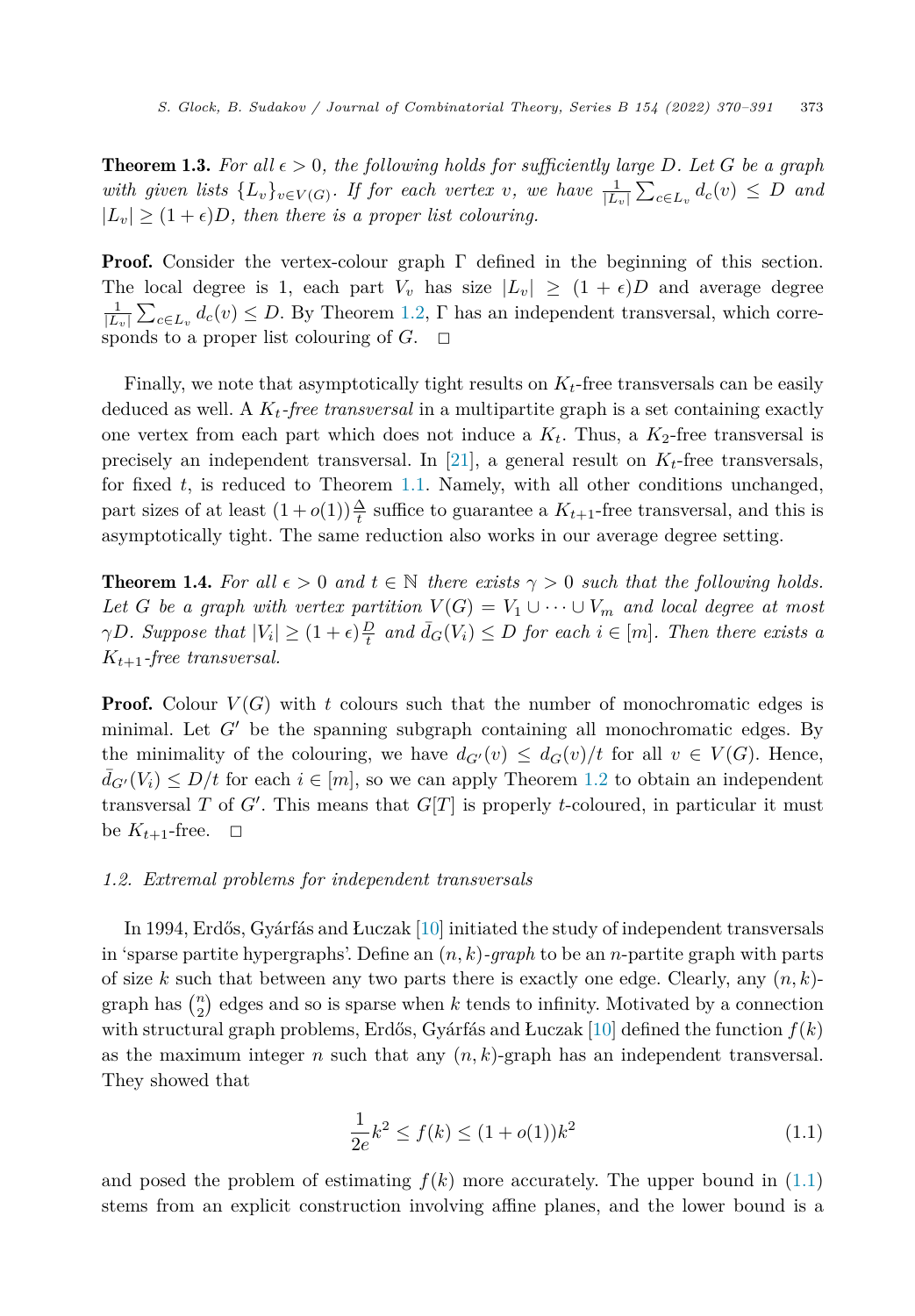<span id="page-4-0"></span>standard application of the Lovász Local Lemma (see Lemma [3.3](#page-10-0)). Yuster [\[28](#page-21-0)] improved the  $(1/2e)$ -factor in the lower bound to 0.65, but no other improvement has been made until now. Here, we solve this problem by showing that the upper bound in  $(1.1)$  $(1.1)$  is tight. This is an easy consequence of Theorem [1.2](#page-2-0). The crucial point is that, although an  $(n, k)$ -graph may have *maximum* degree  $n-1$ , the *average* degree of each part is  $(n-1)/k$ .

**Theorem 1.5.**  $f(k) = (1 + o(1))k^2$ .

**Proof.** Let *G* be any  $(n, k)$ -graph. Then each part has size *k* and average degree  $(n-1)/k$ , and the local degree is 1. Hence, if  $k \geq (1 + o(1))n/k$ , then an independent transversal exists by Theorem [1.2](#page-2-0). This implies  $f(k) \geq (1 - o(1))k^2$ . Together with ([1.1\)](#page-3-0), this completes the proof.  $\Box$ 

There are (at least) two natural ways to generalize the above problem. The first, considering hypergraphs, was already investigated by Erdős, Gyárfás and Łuczak [[10\]](#page-21-0). In another direction, while focusing on the graph case, Yuster [[28\]](#page-21-0) extended the definition of an (*n, k*)-graph by insisting on *s* edges between any two parts, instead of just one edge.

For brevity, we first combine both directions in a single definition, and then discuss the respective contributions of [\[10\]](#page-21-0) and [[28\]](#page-21-0). Given a hypergraph *G* whose vertex set is partitioned into  $V(G) = V_1 \cup \cdots \cup V_m$ , an *independent transversal* (with respect to  ${V_i}_{i \in [m]}$ ) is a set containing exactly one vertex from each  $V_i$ , but not containing any edge. Define an  $(n, k, r, s)$ -graph to be an *r*-graph with *n* disjoint parts of size *k*, such that any *r* parts induce exactly *s* edges, each containing one vertex from each part, and such that these *s* edges form a matching. Let  $f(k, r, s)$  be the maximum integer *n* such that any  $(n, k, r, s)$ -graph has an independent transversal. Hence, an  $(n, k)$ -graph is precisely an  $(n, k, 2, 1)$ -graph, and  $f(k) = f(k, 2, 1)$ . Of course one can also dispose of the matching condition, and instead allow any *s* edges. We want to avoid introducing more definitions for this and thus simply stick to the variant introduced by Yuster [[28\]](#page-21-0). In relevant places, we will make some remarks regarding this subtlety.

Erdős, Gyárfás and Łuczak  $[10]$  $[10]$  studied the function  $f(k, r, 1)$ , whereas Yuster  $[28]$  $[28]$ investigated  $f(k, 2, s)$  more closely. A standard application of the Lovász Local Lemma (cf.  $[10]$  $[10]$  and Remark [3.4](#page-10-0)) shows that

$$
f(k,r,s) = \Omega_r \left( \sqrt[r-1]{k^r/s} \right). \tag{1.2}
$$

Moreover, if we choose an  $(n, k, r, s)$ -graph uniformly at random, then the expected number of independent transversals is  $k^n (1 - s/k^r)^{\binom{n}{r}}$ . For  $n \gg_r \sqrt[r-1]{(k^r \log k)/s}$ , this value is less than 1, implying that there exists an  $(n, k, r, s)$ -graph with no independent transversal. Hence,

$$
f(k,r,s) = \mathcal{O}_r\left(\sqrt[r-1]{(k^r \log k)/s}\right),\tag{1.3}
$$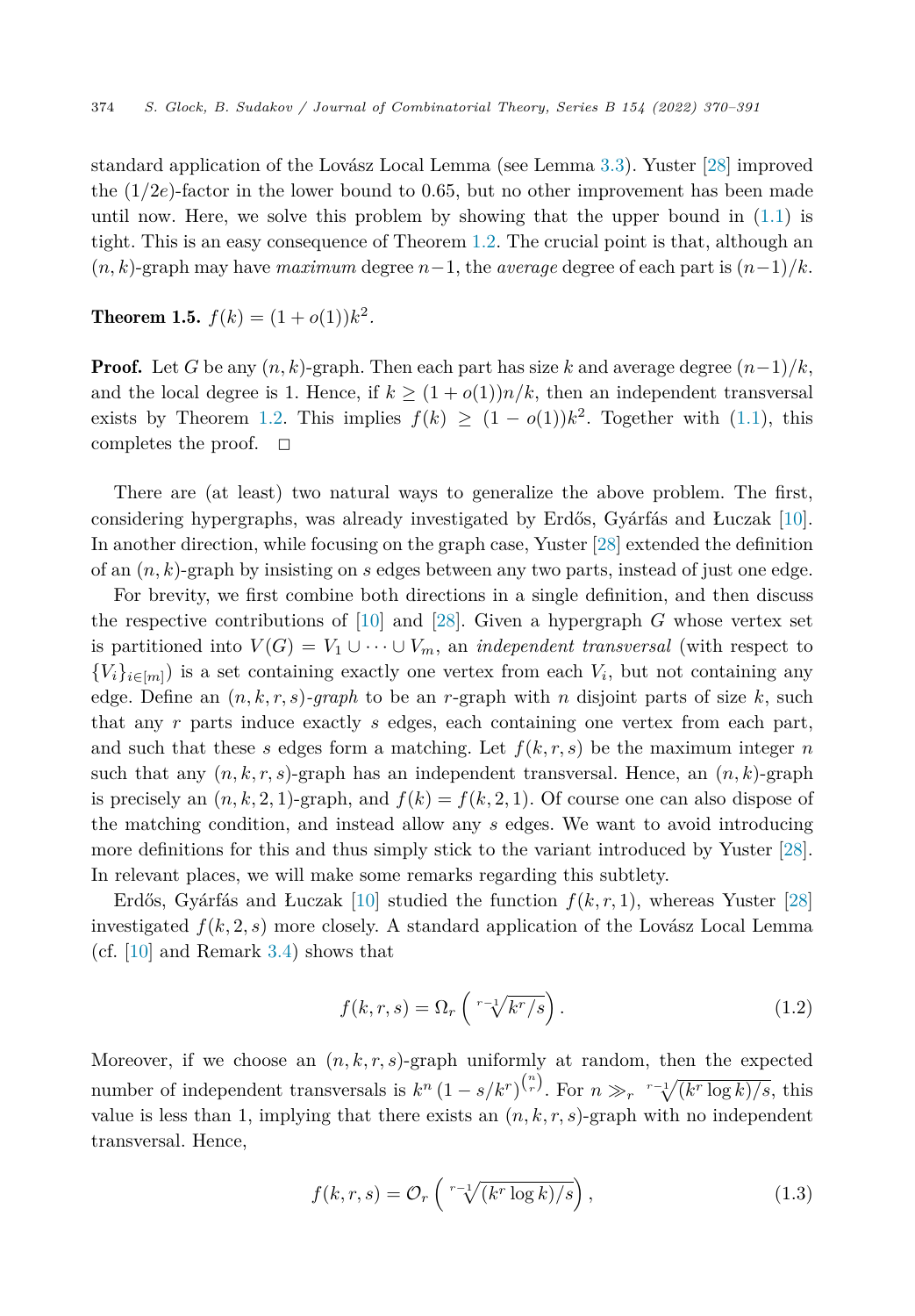<span id="page-5-0"></span>which is larger than the lower bound in [\(1.2](#page-4-0)) by a  $\mathcal{O}_r(\log^{1/(r-1)} k)$ -factor.

As mentioned above, in the case  $r = 2$ ,  $s = 1$ , Erdős, Gyárfás and Łuczak provided an explicit construction [[10,](#page-21-0) Proposition 6], showing that  $f(k, 2, 1) \leq (1+o(1))k^2$ . However, they were unable to remove the log-factor in ([1.3\)](#page-4-0) for larger *r* (they only considered  $s = 1$ .

Yuster [[28,](#page-21-0) Theorem 1.3] proved that  $f(k, 2, s) \leq (1 + o_k(1))k^2/s$  for a wide range of values for *s*, namely when  $\log k \ll s \ll k$ , using a probabilistic construction. Motivated by this, he conjectured that this bound holds for all values of *s*.

**Conjecture 1.6** *(Yuster [\[28](#page-21-0)]).*  $f(k, 2, s) \leq (1 + o_k(1)) \frac{k^2}{s}$  for all  $1 \leq s \leq k$ .

Here, we prove Conjecture 1.6, by establishing a connection to the Turán problem for complete bipartite graphs. More precisely, for  $n, m, r, s \in \mathbb{N}$ , we define the function  $w(n, m; r, s)$  as the maximum integer k for which there exists a bipartite graph with parts *A* of size *n* and *B* of size *m* such that every vertex in *A* has degree at least *k*, and any *r* vertices in *A* have at most *s* common neighbours.

Given such a bipartite graph for suitable parameters, we can construct an  $(n, k, r, s)$ graph without any independent transversal, which leads to the following result.

**Lemma 1.7.** *If*  $w(n, m; r, s) \geq k$  *and*  $m(r - 1) < n$ *, then*  $f(k, r, s) < n$ *.* 

Observe that *w*(*n, m*; *r, s*) is a minimum degree version of the well-known *Zarankiewicz function*  $z(n, m; r, s)$ , defined as the maximum number of edges in a bipartite graph with parts *A* of size *n* and *B* of size *m* such that any *r* vertices in *A* have less than *s* common neighbours. Clearly,  $z(n, m; r, s + 1) \geq nw(n, m; r, s)$ . Moreover, the (known) constructions attaining *z* are usually almost regular, in which case it follows that  $z(n, m; r, s+1) \approx nw(n, m; r, s)$ . The Zarankiewicz function in turn is closely related to the Turán number of the complete bipartite graph *Kr,s*. Determining even the order of magnitude of  $ex(n; K_{r,s})$  is a notoriously difficult problem. Fortunately, in connection with Conjecture 1.6, we have  $r = 2$ , for which the aforementioned functions are relatively well understood. We will prove Lemma 1.7 and deduce Conjecture 1.6 in Section [4](#page-17-0).

Note that Conjecture 1.6 only states an upper bound for  $f(k, 2, s)$ . The Lovász Local Lemma (cf.  $(1.2)$  $(1.2)$ ) yields  $k^2/(2es)$  as a lower bound. Yuster [\[28](#page-21-0), Theorem 1.1] improved the  $(1/2e)$ -factor to 0.52 in the case when *s* is fixed and *k* is sufficiently large. Using Theorem [1.2](#page-2-0), we can in fact show that the upper bound in Conjecture 1.6 is the correct value for  $f(k, 2, s)$ , for all *s*. Thus, we have the following stronger form of Theorem [1.5.](#page-4-0)

**Theorem 1.8.**  $f(k, 2, s) = (1 + o_k(1)) \frac{k^2}{s}$  *for all*  $1 \le s \le k$ *.* 

**Proof.** Let G be any  $(n, k, 2, s)$ -graph. Then each part has size k and average degree  $(n-1)s/k$ , and the local degree is 1. Hence, if  $k$  ≥  $(1+o_k(1))ns/k$ , then an independent transversal exists by Theorem [1.2](#page-2-0). This implies  $f(k, 2, s) \ge (1 - o_k(1)) \frac{k^2}{s}$ . Together with the confirmation of Conjecture 1.6 (cf. Section [4\)](#page-17-0), this completes the proof.  $\Box$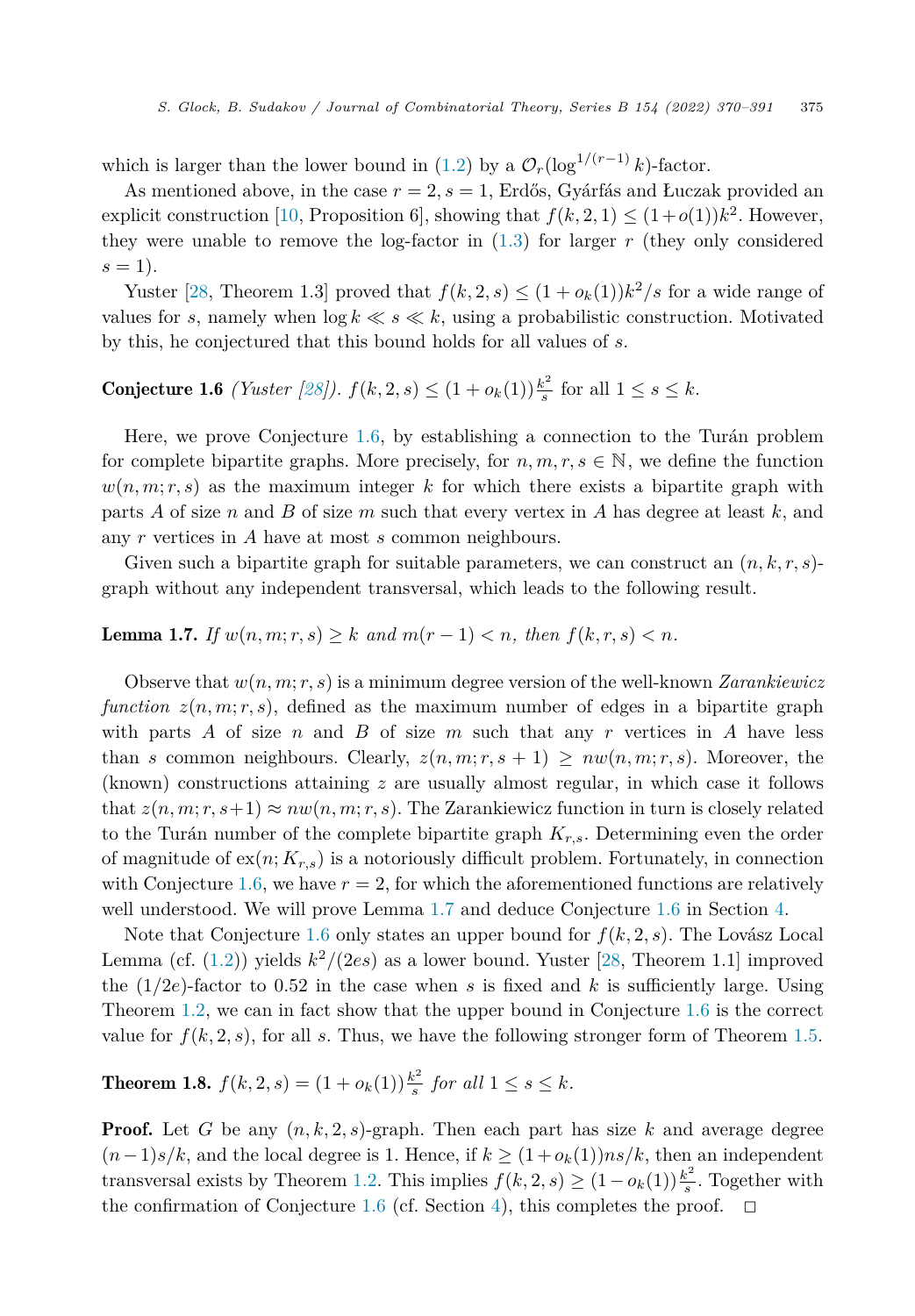<span id="page-6-0"></span>Recall that in the definition of an  $(n, k, 2, s)$ -graph, one could also dispose of the matching condition, thus allowing any *s* edges between two parts. Clearly, the upper bound for (the analogue of)  $f(k, 2, s)$  still holds. For the lower bound, note that in the proof of Theorem [1.8](#page-5-0), the matching condition is only used to ensure local degree 1. Hence, for  $s = o(k)$ , in particular for fixed *s*, we could still use Theorem [1.2](#page-2-0) to establish the same lower bound without the matching condition, since the local degree would be obviously at most *s*.

Theorem [1.8](#page-5-0) completely settles the *r* = 2 case of the Erdős–Gyárfás–Łuczak problem and its generalization due to Yuster. Perhaps the most significant open problem for  $r > 2$  is to get rid of the extra log-factor in  $(1.3)$  $(1.3)$ . Unfortunately, we cannot prove that  $f(k, r, 1) = \mathcal{O}_r(k^{r/(r-1)})$ . However, when *s* is sufficiently large compared to *r*, then we can use known results on the Turán function of  $K_{r,s}$  together with Lemma [1.7](#page-5-0) in order to determine the order of magnitude of  $f(k, r, s)$ .

**Theorem 1.9.** For every fixed r, we have  $f(k, r, s) = \Theta_r(\sqrt[r-1]{k^r/s})$  for all  $(r-1)! \leq s \leq k$ .

It seems natural to conjecture that  $f(k, r, s) = \Theta_r(\sqrt{r-1/kr/s})$  for all *s*. It is perhaps less obvious what the implicit constant should be, since neither of  $(1.2)$  $(1.2)$  and  $(1.3)$  $(1.3)$  $(1.3)$  give the correct answer for  $r = 2$ .

We remark that for very large *s*, we can obtain a more effective upper bound, using a probabilistic construction (and again Lemma [1.7\)](#page-5-0). The *r* = 2 case of this result will also be used to prove Conjecture [1.6](#page-5-0) in this range.

**Theorem 1.10.** For every fixed  $r \geq 2$  and  $\epsilon > 0$ , there exists  $C > 0$  such that whenever  $C \log k \le s \le k$ , we have  $f(k, r, s) \le (r - 1 + \epsilon) \sqrt[r-1]{k^r/s}$ .

We will prove Theorems 1.9 and 1.10 in Section [4](#page-17-0).

# 2. Probabilistic tools

We use some probabilistic tools in our proofs. Since they are well known, we find it more efficient to refer to them by name rather than number.

The Lovász Local Lemma has already been mentioned frequently. Given some 'bad' events in a probability space, it can be used to show that with positive probability, none of them happens, provided they do not depend too much on each other. To make this more precise, given events  $A_1, \ldots, A_n$  in a probability space, we say that a graph  $\Gamma$  on  $|n|$  is a *dependency graph* for these events if each  $A_i$  is mutually independent of all other events except those indexed by  $N_{\Gamma}(i) \cup \{i\}.$ 

**Theorem 2.1** *(Lovász Local Lemma, see [\[5](#page-21-0)]). Let*  $A_1, \ldots, A_n$  *be events in a probability space* with dependency graph  $\Gamma$ *. If*  $\mathbb{P}[A_i] \leq p$  for all  $i \in [n]$  and  $ep(\Delta(\Gamma) + 1) \leq 1$ , then  $\mathbb{P}\left[\bigcap_{i=1}^n \overline{A_i}\right] > 0.$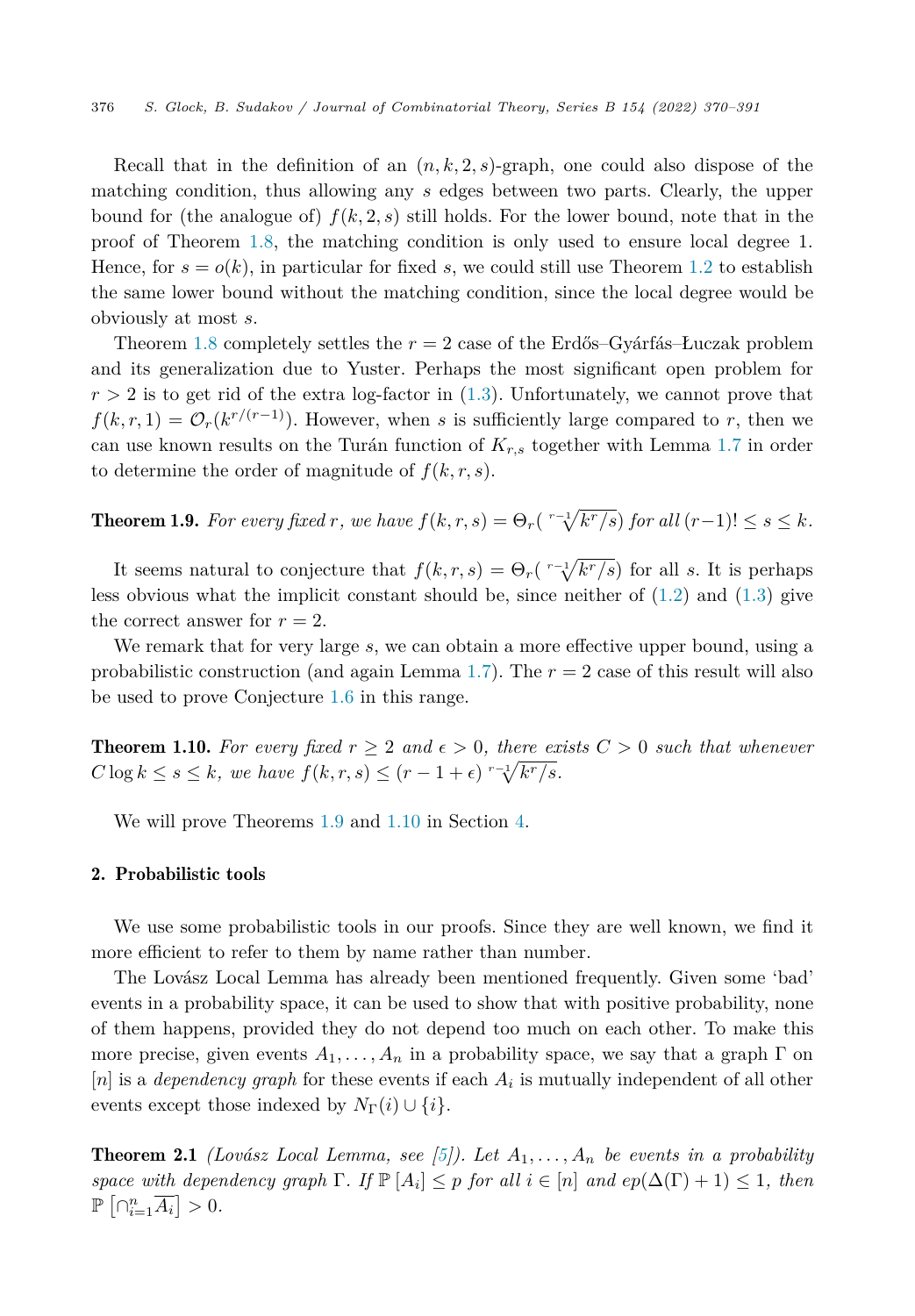Moreover, we will need concentration results. For sums of independent variables, it will be convenient to use the well-known Chernoff–Hoeffding bound.

Theorem 2.2 *(Chernoff's bound, see [[16](#page-21-0)]). Let X be the sum of independent Bernoulli random variables* (*possibly with distinct expectations*). Then, for all  $0 \le \epsilon \le 3/2$ ,

$$
\mathbb{P}\left[X \neq (1 \pm \epsilon)\mathbb{E}\left[X\right]\right] \leq 2\exp\left(-\epsilon^2 \mathbb{E}\left[X\right]/3\right).
$$

*Moreover, for*  $t \geq 7E[X]$ *, we have*  $\mathbb{P}[X \geq t] \leq \exp(-t)$ *.* 

For more complicated random variables, we will appeal to Talagrand's inequality. Given a product probability space  $\Omega = \prod_{i=1}^{n} \Omega_i$  and a random variable  $X: \Omega \to \mathbb{R}$ , we say that *X* is

- *C*-Lipschitz if for any  $\omega \in \Omega$ , changing one coordinate of  $\omega$  affects the value of X by at most *C*;
- *r*-*certifiable* if for every *s* and  $\omega$  such that  $X(\omega) \geq s$ , there exists a set  $I \subset [n]$  of size at most *rs* such that  $X(\omega') \geq s$  for every  $\omega'$  that agrees with  $\omega$  on the coordinates indexed by *I*.

Theorem 2.3 *(Talagrand's inequality, see [[23](#page-21-0)]). Suppose that X is C-Lipschitz and rcertifiable. Then*

$$
\mathbb{P}\left[|X - \mathbb{E}\left[X\right]| > t + 60C\sqrt{r\mathbb{E}\left[X\right]}\right] \le 4\exp\left(-\frac{t^2}{8C^2r\mathbb{E}\left[X\right]}\right).
$$

# 3. Proof of Theorem [1.2](#page-2-0)

We start by explaining the main approach, which also underpinned the proofs in [\[21](#page-21-0), [26](#page-21-0)]. Let *G* be a graph with vertex partition  $V(G) = V_1 \cup \cdots \cup V_m$ . Consider first the maximum degree setting; that is, assume that  $\Delta(G) \leq \Delta$  and  $|V_i| = S \geq (1 + \epsilon)\Delta$ for all  $i \in [m]$ . As mentioned in the introduction, if  $S \geq 2e\Delta$ , then the Lovász Local Lemma guarantees the existence of an independent transversal. The aim is to combine this with a 'nibble' algorithm. In each step, it chooses a few vertices to be included in the transversal, such that after deleting all sets *V<sup>i</sup>* from which a vertex has been chosen, and deleting all neighbours of chosen vertices, the ratio of remaining part sizes to maximum degree increases. After a sufficient number of such steps, this ratio will be larger than 2*e* so that the Lovász Local Lemma is applicable to complete the transversal in a single additional step.

To see why it is plausible that this works, we sketch one such nibble step. 'Activate' each part  $V_i$  with some small probability  $p$ , and from each activated part, select a vertex uniformly at random. Let *T* be the set of all chosen vertices that do not have a chosen neighbour. We add *T* to our transversal. To avoid future conflicts, we delete all neighbours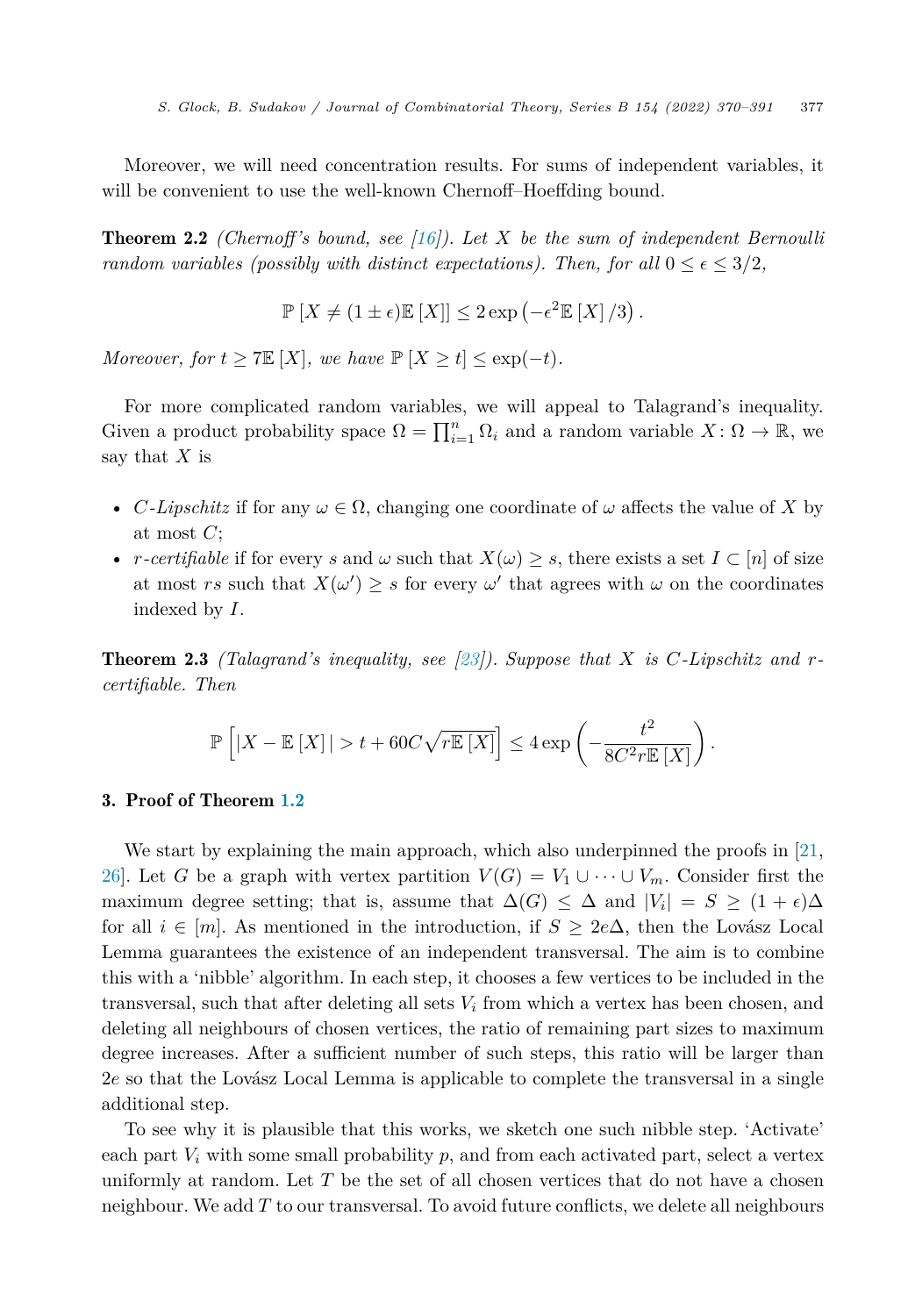<span id="page-8-0"></span>of chosen vertices. For every vertex, the probability that one of its neighbours is chosen is at most  $\Delta \cdot p \cdot \frac{1}{S} \leq p/(1+\epsilon)$  by assumption. Thus, we may expect that each part loses a  $(p/(1+\epsilon))$ -fraction of its size. On the other hand, the parts which have a vertex in *T* can be deleted entirely. For each part, once it is activated, the probability that the selected vertex will not be in  $T$  is at most  $p$  by the above. Hence, each part is deleted with probability at least  $p - p^2$ , so we might expect that every vertex loses at least a  $(p - p^2)$ -fraction of its degree. Choosing p small enough, this ensures that the maximum degree shrinks by a larger factor than the size of the remaining parts, as desired.

In our proof, instead of tracking the maximum degree during the nibble process, we will track the average degree of each part, and our goal is to show that the ratio of part size to average degree increases. We observe that degrees will still shrink by roughly a *p*-fraction. (We remark that by choosing first a vertex randomly from *every* part, and then discarding those of non-activated parts, we obtain a much more streamlined proof of this fact compared to [[21\]](#page-21-0).) Moreover, for each part, on *average*, the probability of a vertex being deleted is still at most  $p/(1+\epsilon)$ , hence we still expect each part to lose at most a  $\left(\frac{p}{1+\epsilon}\right)$ -fraction of its size. To control the new average degree, we need to know in addition *which* vertices are deleted from a part, since deleting predominantly low-degree vertices would increase the average degree. Fortunately, high degree vertices are more likely to have a chosen neighbour and thus to be deleted, which plays into our hands.

# *3.1. Reductions*

The proof of Theorem [1.2](#page-2-0) involves a number of reductions. First of all, even though we work with average degrees, it is often needed to have a good upper bound on the maximum degree. One simple but crucial observation is that we can assume  $\Delta(G)$  =  $\mathcal{O}_{\epsilon}(D)$ , since an independent transversal of  $G'$  in the below statement will also be an independent transversal of *G*.

**Proposition 3.1.** Suppose  $\epsilon \in (0,1)$  and let G be a graph with vertex partition  $V(G)$  =  $V_1 \cup \cdots \cup V_m$ . Suppose that  $|V_i| \geq (1+\epsilon)D$  and  $\bar{d}_G(V_i) \leq D$  for each  $i \in [m]$ . Then there exist  $D' \geq D$  and subsets  $V_i' \subset V_i$  of size at least  $(1 + \epsilon/2)D'$  such that, letting  $G' := G[V'_1, \ldots, V'_m],$  we have  $\bar{d}_{G'}(V'_i) \le D'$  for each  $i \in [m]$ , and  $\Delta(G') \le 8D'/\epsilon$ .

**Proof.** For each  $i \in [m]$ , let  $B_i$  be the set of  $v \in V_i$  with  $d_G(v) > 8D/\epsilon$ . Then

$$
|B_i| \cdot 8D/\epsilon \le \sum_{v \in V_i} d_G(v) \le D|V_i|,
$$

whence  $|B_i| \leq \epsilon |V_i|/8$ . Define  $V_i' := V_i \setminus B_i$  and  $G' := G[V_1', \ldots, V_m']$ . Then

$$
|V_i'| \ge (1 - \epsilon/8)|V_i| \ge (1 - \epsilon/8)(1 + \epsilon)D \text{ and } \bar{d}_{G'}(V_i') \le \frac{|V_i|}{|V_i'|} \bar{d}_G(V_i) \le D/(1 - \epsilon/8).
$$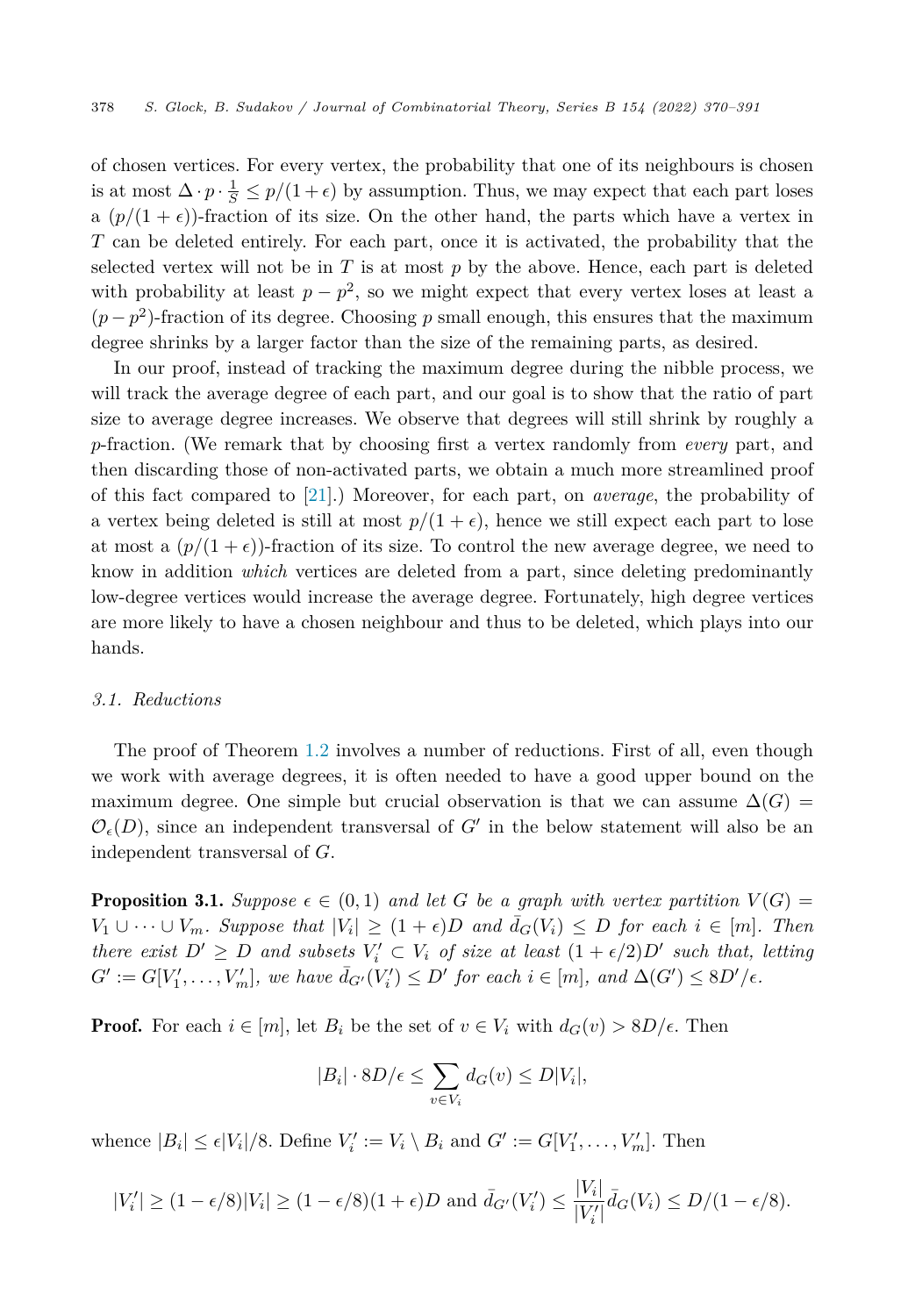<span id="page-9-0"></span>Let  $D' := D/(1 - \epsilon/8)$ . Then we have  $\bar{d}_{G'}(V_i') \le D'$  and  $|V_i'| \ge (1 - \epsilon/8)^2(1 + \epsilon)D' \ge$  $(1 + \epsilon/2)D'$  for all  $i \in [m]$ . Moreover,  $\Delta(G') \le 8D/\epsilon \le 8D'/\epsilon$ .  $\Box$ 

A further reduction concerns the local degree. Recall that in the nibble step sketched above, each part is deleted with probability roughly *p*, and we want to conclude that each vertex loses this fraction of its degree. To apply concentration inequalities, each part must only have a small effect on the total degree. In other words, we need small local degree. We will analyze the nibble procedure to prove the following result.

**Theorem 3.2.** For all  $\epsilon > 0$  the following holds for sufficiently large D. Let G be a graph *with vertex partition*  $V(G) = V_1 \cup \cdots \cup V_m$  *and local degree at most*  $\log^2 D$ *. Suppose that*  $|V_i| \geq (1 + \epsilon)D$  *and*  $\bar{d}_G(V_i) \leq D$  *for each*  $i \in [m]$ *. Then there exists an independent transversal.*

Theorem 3.2 would already be sufficient for our purposes here, as all our applications have local degree 1. The general case when the local degree is  $o(D)$  can be reduced to Theorem 3.2, by finding a suitable induced subgraph  $G' \subset G$  which meets the conditions of Theorem 3.2. First, observe that if the local degree is only  $D^{1-\gamma}$  for some small constant  $\gamma$ , then there is a simple one-step reduction. Retain every vertex with probability  $D^{-1+\gamma}$ . Then each part has expected residual size at least  $(1+\epsilon)D^{\gamma}$  and average degree at most  $D^{\gamma}$ . Moreover, for each vertex, we only expect at most one neighbour in every part. Since dependencies are polynomial in *D*, we can use Chernoff's bound and the Lovász Local Lemma to show that with positive probability, all parts have average degree at most  $(1 + \epsilon/4)D^{\gamma} =: D'$  and size at least  $(1 + \epsilon/2)D'$ , and the local degree is at most  $\log D \log \log D \leq \log^2 D'$ .

If the local degree is  $\gamma D$  as assumed in Theorem [1.2](#page-2-0), then this one-step reduction fails. However, a more careful sequential procedure still works. This was also done in the maximum degree setting in [\[21](#page-21-0)] (even reducing to constant local degree), with a method inspired by [\[3](#page-20-0)]. Since a very similar proof also works here, we omit the details (they may be found in [\[18](#page-21-0), appendix]).

# *3.2. Setting the stage*

We now prove Theorem 3.2. By Proposition [3.1](#page-8-0), we can assume that  $\Delta := \Delta(G)$  $\mathcal{O}(D/\epsilon)$ . Moreover, by repeatedly deleting vertices of largest degree, we can also assume that  $|V_i| = \lfloor (1 + \epsilon)D \rfloor$  for all  $i \in [m]$ , and we may clearly assume that each part  $V_i$  is independent. We also assume that  $\epsilon$  is sufficiently small and  $D$  is sufficiently large.

Set  $p := 1/\log^3 D$ . Initiate  $S(0) = (1 + \epsilon)D$  and  $D(0) = D$  and recursively define

$$
S(t+1) = \left(1 - \frac{p}{1 + 3\epsilon/4}\right)S(t), \qquad D(t+1) = \left(1 - \frac{p}{1 + \epsilon/4}\right)D(t). \tag{3.1}
$$

We will inductively show for all integers  $0 \le t \le t^* := \lceil \frac{10}{\epsilon p} \rceil$  that there exist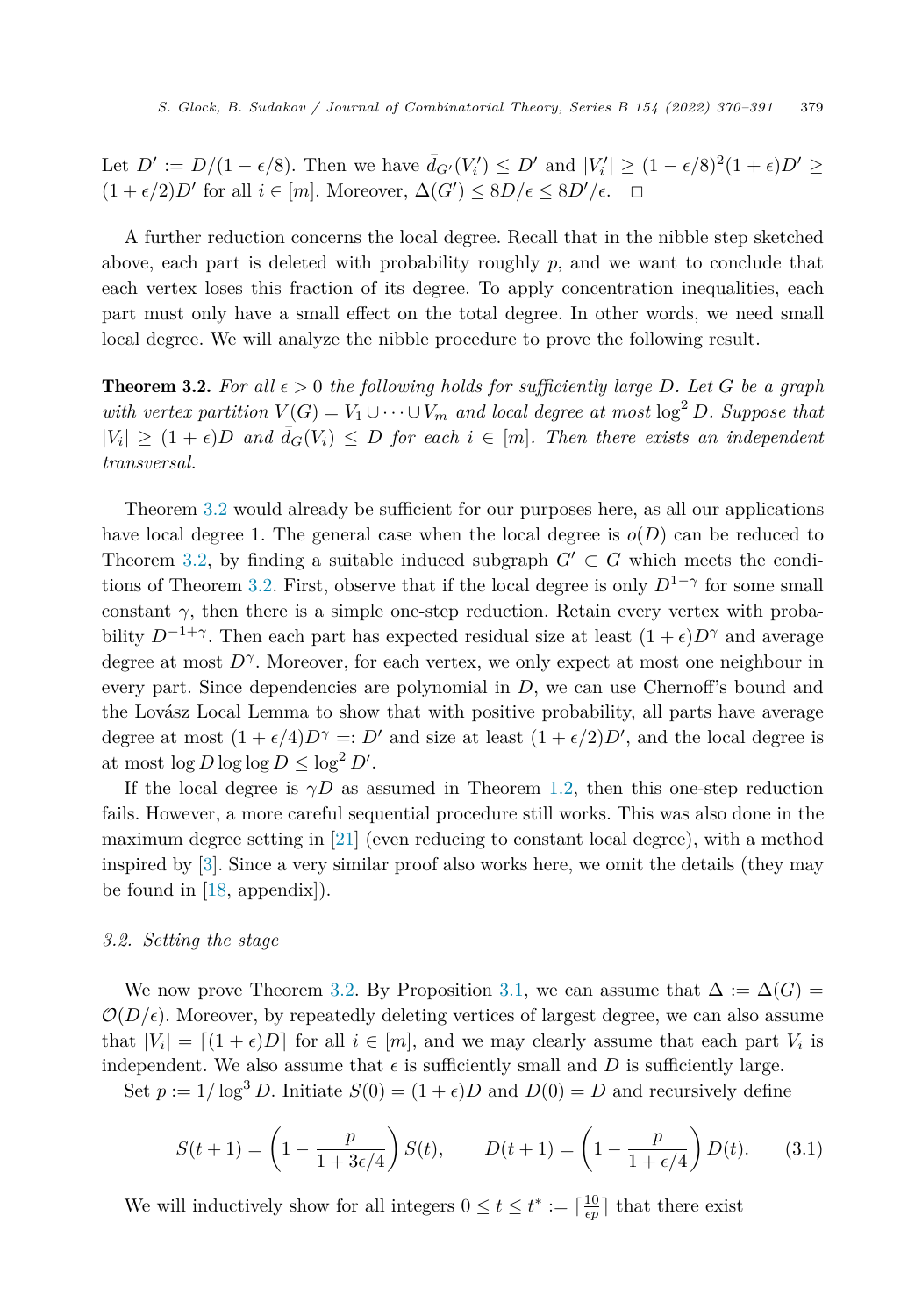- <span id="page-10-0"></span> $(P1)$  a set of indices  $I(t) \subset [m];$
- (P2) an independent transversal  $T(t)$  of  $G[\cup_{i \in [m] \setminus I(t)} V_i]$ ;

(P3) a subset 
$$
V_i(t) \subset V_i \setminus N(T(t))
$$
 for each  $i \in I(t)$  such that  $|V_i(t)| \ge S(t)$  and  $\bar{d}_{G(t)}(V_i(t)) \le D(t)$ , where  $G(t) := G[\cup_{i \in I(t)} V_i(t)]$ .

Here, we write  $N(v)$  for the neighbourhood of *v* in *G* and  $N(S) := \bigcup_{v \in S} N(v)$ .

Note that at any stage, since the subsets  $V_i(t)$  do not contain any neighbours of  $T(t)$ , it is sufficient to find an independent transversal of  $G(t)$  in order to complete  $T(t)$  to an independent transversal of  $G$ . Fortunately, in  $G(t^*)$ , the remaining parts have size at least  $S(t^*)$  and average degree at most  $D(t^*)$ . A routine calculation reveals that  $S(t^*) \geq 2eD(t^*)$ , with room to spare. Indeed,

$$
\frac{D(t^*)}{S(t^*)} \le \left(\frac{1 - \frac{p}{1 + \epsilon/4}}{1 - \frac{p}{1 + 3\epsilon/4}}\right)^{t^*} \le \left(1 - \frac{p\epsilon}{5}\right)^{\frac{10}{\epsilon p}} \le e^{-2} \le \frac{1}{2e}.
$$

Thus, we can complete the transversal by applying the following to  $G(t^*)$ .

**Lemma 3.3.** Let G be a graph with vertex partition  $V(G) = V_1 \cup \cdots \cup V_m$ . Suppose  $that$   $|V_i| \geq 2eD$  *and*  $\bar{d}_G(V_i) \leq D$  *for each*  $i \in [m]$ *. Then there exists an independent transversal.*

**Proof.** We may clearly assume that each  $V_i$  is an independent set. Moreover, by repeatedly deleting vertices of largest degree within a part, we can assume that  $|V_i| = [2eD] =$ *n* for all  $i \in [m]$ . For each  $i \in [m]$ , pick a vertex  $v_i \in V_i$  uniformly at random, independently from all the other choices. Let  $T := \{v_1, \ldots, v_m\}$ . Our goal is to show that *T* is independent with positive probability. For an edge  $e \in E(G)$ , let  $A_e$  be the event that both of its endpoints are in *T*. Clearly,  $\mathbb{P}[A_e] = n^{-2}$ . We define a graph  $\Gamma$  on  $E(G)$  by joining *e* and *e* if one endpoint of *e* and one endpoint of *e* lie in the same part. Observe that  $\Gamma$  is a dependency graph for the events  $\{A_e\}_{e \in E(G)}$ . Fix an edge *e* with endpoints in  $V_i$  and  $V_j$ . Then

$$
d_{\Gamma}(e) \leq |V_i|\bar{d}_G(V_i) + |V_j|\bar{d}_G(V_j) - 2.
$$

Hence,  $\Delta(\Gamma) \leq 2nD - 2$ . Since  $e \cdot n^{-2} \cdot 2nD \leq 1$ , the Lovász Local Lemma applies and we can infer that with positive probability, none of the events  $A_e$  happens.  $\Box$ 

Remark 3.4. The above result is essentially due to Alon [[2\]](#page-20-0). He proved it with 25 in place of 2*e*, but see [\[5](#page-21-0), Chapter 5]. Moreover, both references state the result in terms of the maximum degree, but the same proof works in the average degree setting. The proof works as well for hypergraphs and can be used to deduce [\(1.2](#page-4-0)). We also note that the  $s = 1$  case of  $(1.2)$  $(1.2)$  $(1.2)$  is already contained in  $|10|$ .

Note also that (P1)–(P3) hold for  $t = 0$ , with  $I(0) = [m]$ ,  $T(0) = \emptyset$  and  $V_i(0) = V_i$ for all  $i \in [m]$ . It remains to show that if  $(P1)$ – $(P3)$  hold for  $t < t^*$ , then they also hold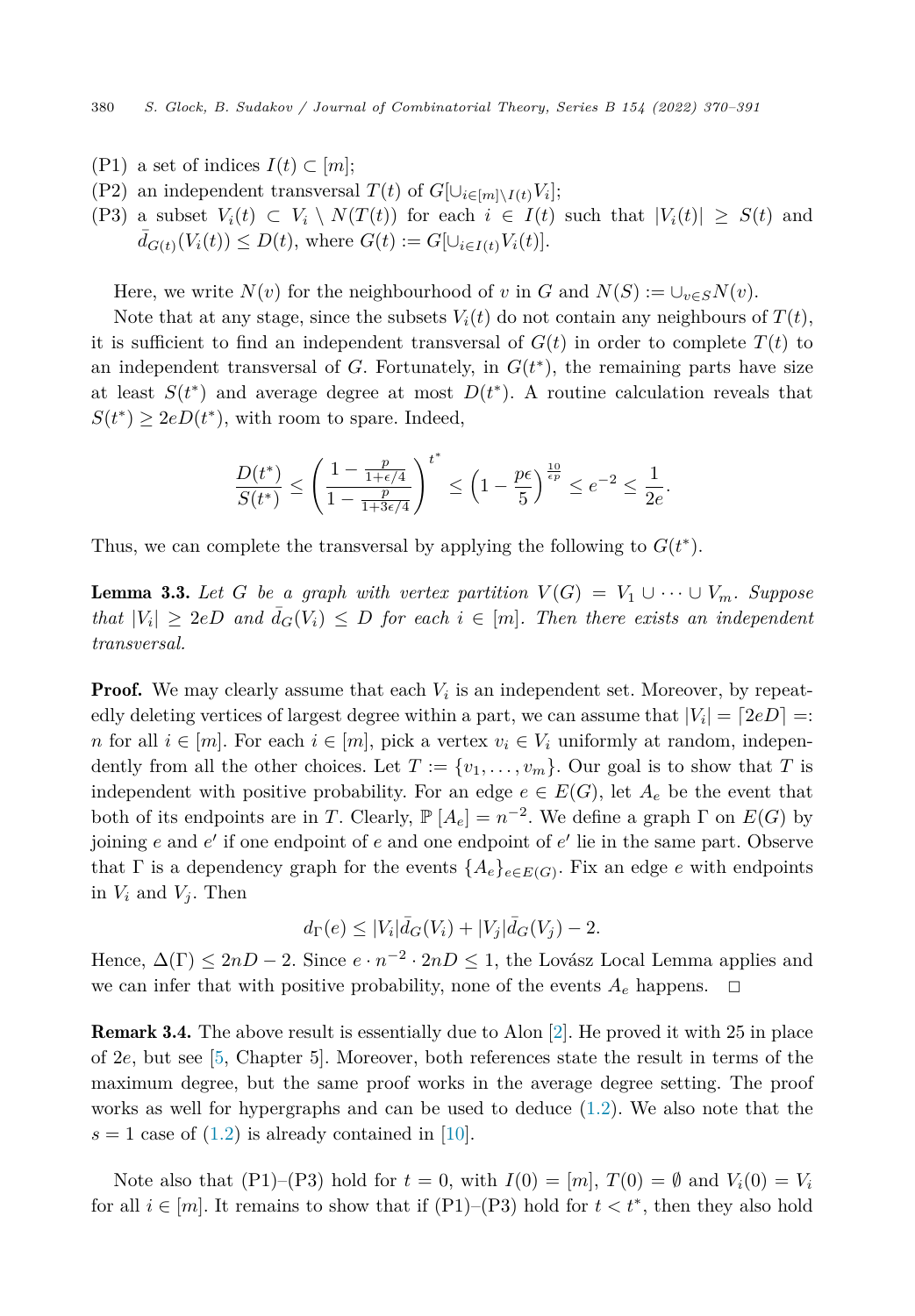<span id="page-11-0"></span>for  $t + 1$ . Note that for the entire range of *t*, we have  $S(t) = \Theta_{\epsilon}(D)$  and  $D(t) = \Theta_{\epsilon}(D)$ . We will use this fact throughout the rest of the proof.

Assume that  $I(t)$ ,  $T(t)$ ,  $\{V_i(t)\}_{i \in I(t)}$ ,  $G(t)$  are given. We proceed as follows. For each  $i \in I(t)$ , we activate *i* with probability *p*. Let  $J \subset I(t)$  be the random subset of activated parts. For each  $i \in J$ , we pick a vertex  $v_i \in V_i(t)$  uniformly at random, and let  $T' :=$  $\{v_i : i \in J\}$  be the set of all selected vertices. Note that *T'* might induce edges. Let  $\hat{J}$  be the set of  $i \in J$  for which  $v_i$  does not have a neighbour in  $T'$ , and let  $\hat{T} := \{v_i : i \in \hat{J}\}.$ Clearly,  $\hat{T}$  is independent. Let  $T(t+1) := T(t) \cup \hat{T}$  and  $I(t+1) := I(t) \setminus \hat{J}$ . Then (P1) and (P2) hold.

We need to delete all neighbours of vertices in  $\hat{T}$  from the graph. In fact, to obtain better control on certain variables, we potentially delete more vertices than that. First note that for every vertex  $v \in V(G(t))$ , each of its remaining neighbours is included in  $T'$  with probability at most  $p/S(t)$ , whence

$$
\mathbb{P}\left[|N(v) \cap T'| \ge 1\right] \le d_{G(t)}(v) \frac{p}{S(t)} = \mathcal{O}_{\epsilon}(p).
$$

This implies

$$
\mathbb{P}\left[N(v)\cap T'=\emptyset\right]\geq 1-d_{G(t)}(v)\frac{p}{S(t)}=:p_v.
$$

We define an artificial Bernoulli random variable  $B<sub>v</sub>$ , independent of all other variables, such that

$$
\mathbb{P}\left[N(v)\cap T'=\emptyset\land B_v=1\right]=p_v.\tag{3.2}
$$

Now, for each  $i \in I(t)$ , define  $V_i(t+1)$  as the set of all  $v \in V_i(t)$  with  $N(v) \cap T' = \emptyset$  and  $B_v = 1$ . Since  $\hat{T} \subset T'$ , this ensures that  $V_i(t+1) \subset V_i \setminus N(T(t+1))$  for each  $i \in I(t+1)$ . It remains to establish the conditions on the size and average degree of  $V_i(t+1)$  in (P3).

#### *3.3. Two key claims*

For this, we utilize two claims. Let  $C := \log^2 D$  be the upper bound on the local degree of *G*. The proofs below use concentration inequalities and are the only places where the assumption on the local degree is needed.

The first claim asserts that given any subset of one part, with high probability, the number of vertices that remain is concentrated around its expectation. Note that the 'error term' can be larger than  $|U|$  if U is small, making the statement trivial. However, it will be convenient later on not to assume a lower bound on the size of *U*.

**Claim 1.** For any index  $i \in I(t)$  and subset  $U \subset V_i(t)$ , we have

$$
\mathbb{P}\left[|U \cap V_i(t+1)| \neq \sum_{v \in U} p_v \pm C \log D\sqrt{p|U|}\right] \leq \exp(-\log D \log \log D).
$$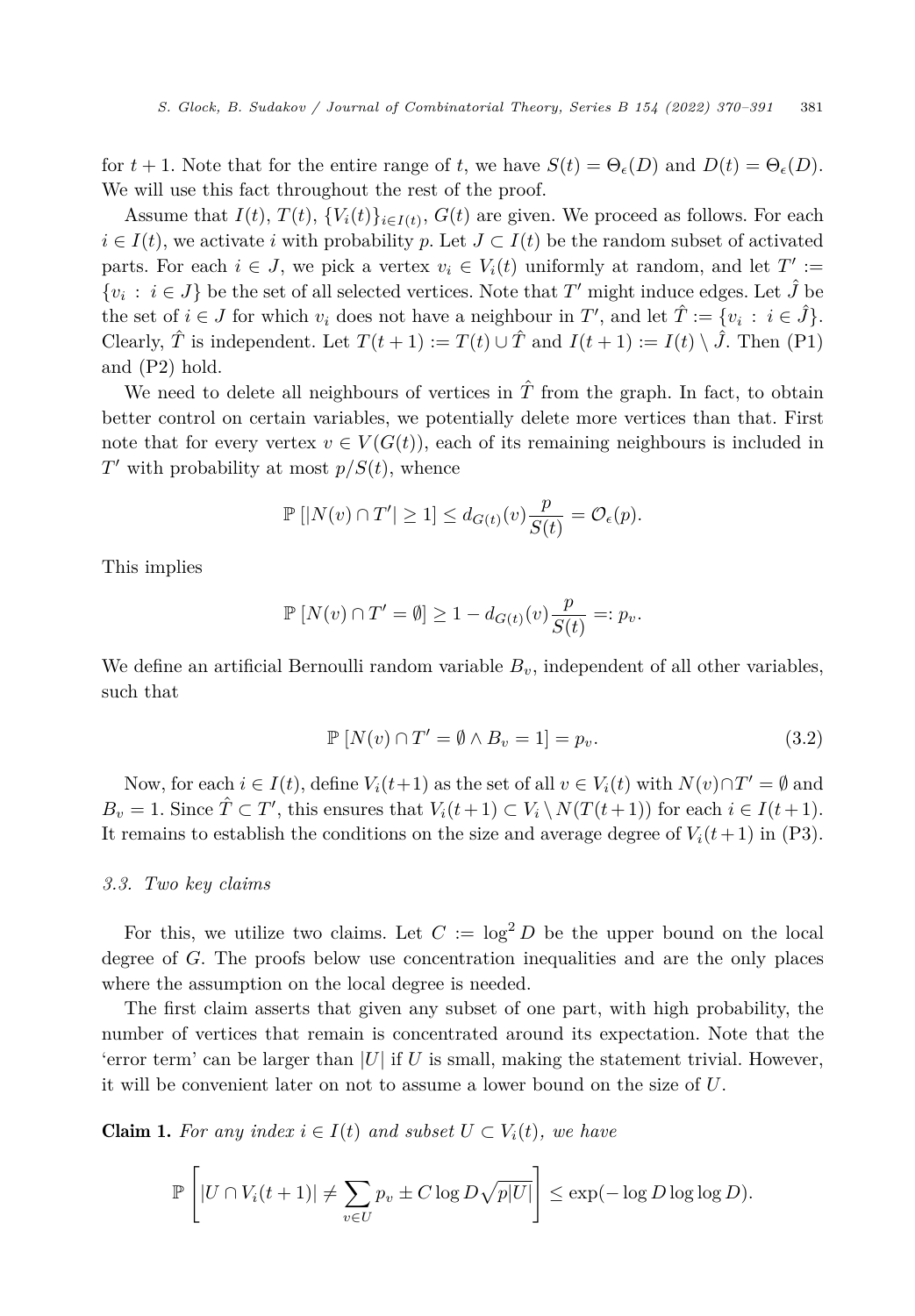<span id="page-12-0"></span>**Proof of Claim.** From [\(3.2](#page-11-0)), we immediately have  $\mathbb{E} [U \cap V_i(t+1)] = \sum_{v \in U} p_v$ . We now establish concentration. Let  $R = |U \setminus V_i(t+1)|$  be the number of vertices removed from *U*. Observe that *R* is 1-certifiable. (This is the reason why we consider *R* instead of  $|U \cap V_i(t+1)|$ .) Indeed, for any vertex *v* removed, there must either be a neighbour of *v* in  $T'$ , or we have  $B_v = 0$ , and these events certify the removal of *v*. Moreover, *R* is clearly *C*-Lipschitz due to the bound on the local degree. Note that  $\mathbb{E}[R] = \sum_{v \in U} (1 - p_v) =$  $\mathcal{O}_{\epsilon}(p|U|)$ . Thus, applying Talagrand's inequality with  $t = C \log D \sqrt{p|U|/2}$ , we obtain

$$
\mathbb{P}\left[|R - \mathbb{E}\left[R\right]| > 2t\right] \le \exp(-\log D \log \log D),
$$

 $\text{since } 60C\sqrt{\mathbb{E}[R]} = \mathcal{O}_{\epsilon}(\text{C}\sqrt{p|U|}) \leq t \text{ and } t^2/(C^2 \mathbb{E}[R]) = \Omega_{\epsilon}(\log^2 D).$  This proves the  $\text{claim as } |U \cap V_i(t+1)| - \sum_{v \in U} p_v = \mathbb{E}[R] - R. \quad \Box$ 

The second claim asserts that each vertex loses the right proportion of its neighbours. This corresponds to  $(ii)$  in [\[21](#page-21-0)]. We give a shorter proof here.

**Claim 2.** For any vertex  $v \in V(G(t))$  with  $d_{G(t)}(v) \ge \log^{20} D$ , we have

$$
\mathbb{P}\left[d_{G(t+1)}(v) \ge \left(1 - \frac{p}{1 + \epsilon/5}\right) d_{G(t)}(v)\right] \le \exp(-\log D \log \log D).
$$

**Proof of Claim.** Fix a vertex  $v \in V(G(t))$  with  $d_{G(t)}(v) \geq \log^{20} D$ . For  $i \in I(t)$ , let  $a_i := |N(v) \cap V_i(t)|$ , and let *K* be the set of  $i \in I(t)$  for which  $a_i > 0$ . Define the random variable  $Z = \sum_{i \in K} a_i 1_{i \in \hat{J}}$  which counts the number of neighbours *v* loses because their entire part is deleted. Observe that

$$
d_{G(t+1)}(v) \leq d_{G(t)}(v) - Z = \sum_{i \in K} a_i \mathbb{1}_{i \notin \hat{J}} =: \bar{Z}.
$$

Hence, in order to prove the claim, it suffices to show that

$$
\mathbb{P}\left[\bar{Z} \ge \left(1 - \frac{p}{1 + \epsilon/5}\right) d_{G(t)}(v)\right] \le \exp(-\log D \log \log D). \tag{3.3}
$$

We now describe an alternative way of sampling  $T'$ . In the first phase, choose a vertex *v<sub>i</sub>* uniformly at random from  $V_i(t)$  for *every*  $i \in I(t)$ . In the second phase, activate each  $i \in I(t)$  with probability p. Then T' is exactly the set of  $v_i$  for which *i* has been activated. The advantage of this two-round exposure is that, typically, the chosen vertices  $v_i$  induce a graph with very small maximum degree. Conditioning on this when we activate the parts, we have a much better Lipschitz condition which allows us to apply Talagrand's inequality.

Now, first randomly choose the vertices  $v_i$ . Let  $\overline{K}$  be the set of  $i \in I(t)$  for which *i* ∈ *K* or there is *j* ∈ *K* such that  $e_G(V_i, V_j) > 0$ . Note that  $|\bar{K}| = \mathcal{O}_{\epsilon}(D^3)$  and thus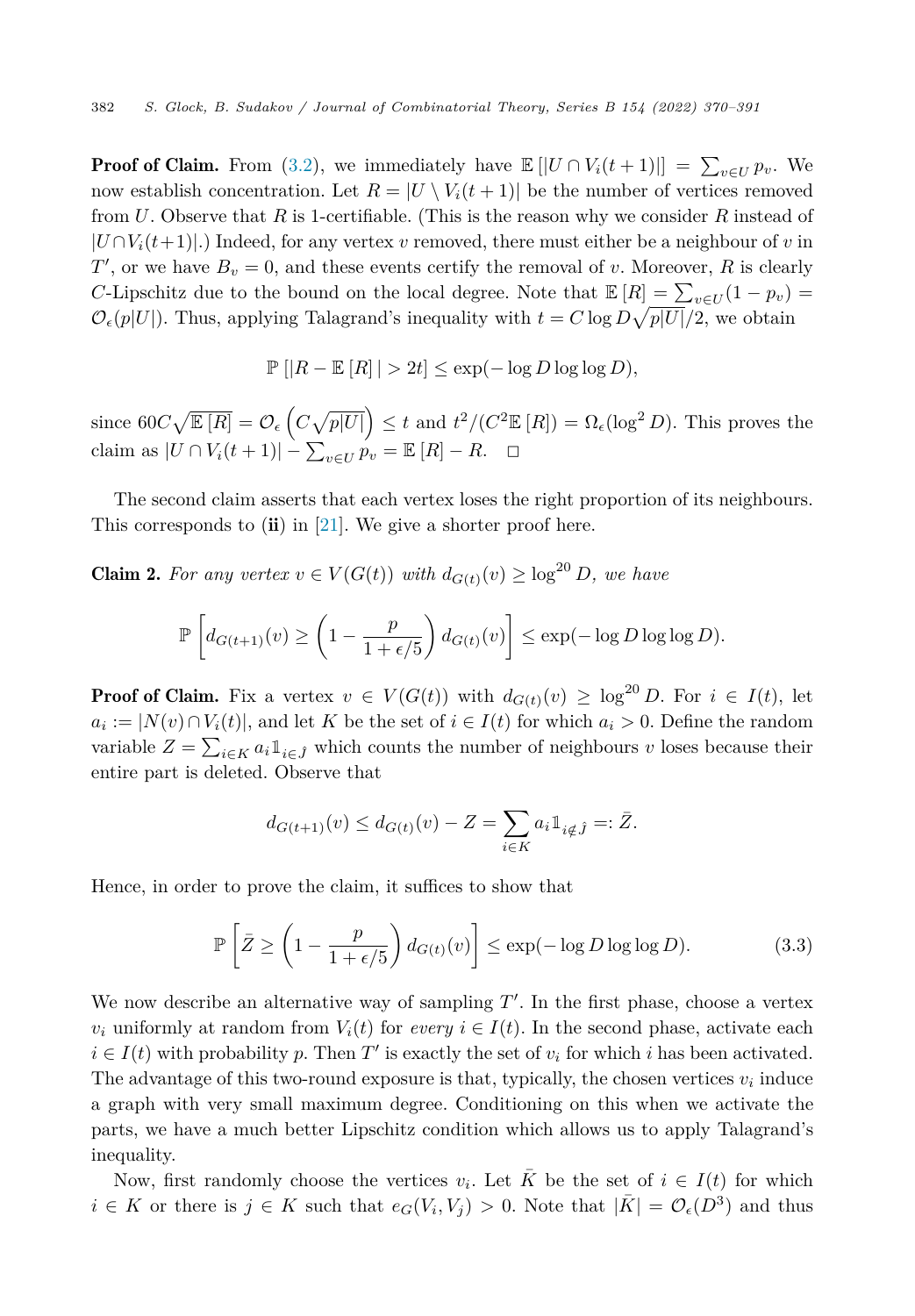$| \cup_{i \in \bar{K}} V_i(t) | = \mathcal{O}_{\epsilon}(D^4)$ . Let  $\mathcal{E}$  be the event that every vertex in  $\cup_{i \in \bar{K}} V_i(t)$  has at most  $\log^2 D$  neighbours in  $\{v_i : i \in I(t)\} =: T''$ . We first claim that

$$
\mathbb{P}\left[\overline{\mathcal{E}}\right] \le \frac{1}{2} \exp(-\log D \log \log D). \tag{3.4}
$$

Indeed, for any vertex *w* in  $\cup_{i \in \bar{K}} V_i(t)$  and  $j \in I(t)$ , the probability that  $v_j \in N(w)$  is

$$
|N(w) \cap V_j(t)|/|V_j(t)| \le |N(w) \cap V_j(t)|/S(t).
$$

Hence, the expected number of *j* for which  $v_j \in N(w)$  is at most  $d_{G(t)}(w)/S(t) = \mathcal{O}_{\epsilon}(1)$ . By Chernoff's bound, the probability that  $|N(w) \cap T''| > \log^2 D$  is at most  $\exp(-\log^2 D)$ . A union bound over the  $\mathcal{O}_{\epsilon}(D^4)$  choices for *w* implies (3.4).

Next, we show that  $\overline{Z}$  is unlikely to be too large if  $\mathcal E$  holds. For this, fix any choice *T*<sup>*n*</sup> of  $\{v_i : i \in I(t)\}$  for which *E* holds. For  $i \in I(t)$ , let  $Q_i$  be the set of  $j \in I(t)$  with  $v_i v_j \in E(G)$ . By assumption, we have  $|Q_i| \leq \log^2 D$  for all  $i \in \overline{K}$ . Now, we randomly activate the parts. Observe that  $i \in \hat{J}$  if and only if *i* is activated but no  $j \in Q_i$  is activated. Hence, for  $i \in K$ ,

$$
p \ge \mathbb{P}\left[i \in \hat{J} \mid T''\right] \ge p(1-p|Q_i|) \ge p(1-1/\log D),
$$

where the last inequality holds by our choice of *p*. Thus,  $\mathbb{E}\left[\bar{Z} \mid T''\right] \leq (1 - p + q)$  $p/\log D$ ) $d_{G(t)}(v)$ . Moreover,  $\overline{Z}$  only depends on the activation of *i* if  $i \in \overline{K}$ , and whether such *i* is activated or not only affects the events  $\{j \in \hat{J}\}\$  with  $j \in Q_i \cup \{i\}\$ . Since  $a_j \leq C$  for all *j*, we infer that  $\overline{Z}$  is Lipschitz with constant  $C(1 + |Q_i|) \leq 2 \log^4 D$ . Finally, observe that  $\overline{Z}$  is 1-certifiable, because the event  $\{i \notin \hat{J}\}\$ is certified by either the non-activation of *i* or the activation of some  $j \in Q_i$ . We now apply Talagrand's inequality with  $t = pd_{G(t)}(v) / \log D$ . Noting that  $60C \sqrt{\mathbb{E}[\bar{Z} | T'']} \leq 60C \sqrt{d_{G(t)}(v)} \leq t$ and  $t^2/(C^2 \mathbb{E} [\bar{Z} | T'']) = \Omega(\log^2 D)$ , where we use the assumption  $d_{G(t)}(v) \ge \log^{20} D$ , we have

$$
\mathbb{P}\left[\bar{Z}\geq (1-p+3p/\log D))d_{G(t)}(v)\mid T''\right]\leq \frac{1}{2}\exp(-\log D\log\log D).
$$

Since this bound holds for any choice  $T''$  that satisfies  $\mathcal{E}$ , we conclude that

$$
\mathbb{P}\left[\bar{Z} \ge \left(1 - \frac{p}{1 + \epsilon/5}\right) d_{G(t)}(v) \middle| \mathcal{E}\right] \le \frac{1}{2} \exp(-\log D \log \log D).
$$

Adding this inequality to  $(3.4)$  implies  $(3.3)$  and thus the claim.  $\Box$ 

#### *3.4. Putting everything together*

We now use Claims [1](#page-11-0) and [2](#page-12-0) to complete the proof. Note that it is enough to show that for each  $i \in I(t)$ , the 'bad event'  $A_i$  that one of  $|V_i(t+1)| < S(t+1)$  or  $\bar{d}_{G(t+1)}(V_i(t+1)) >$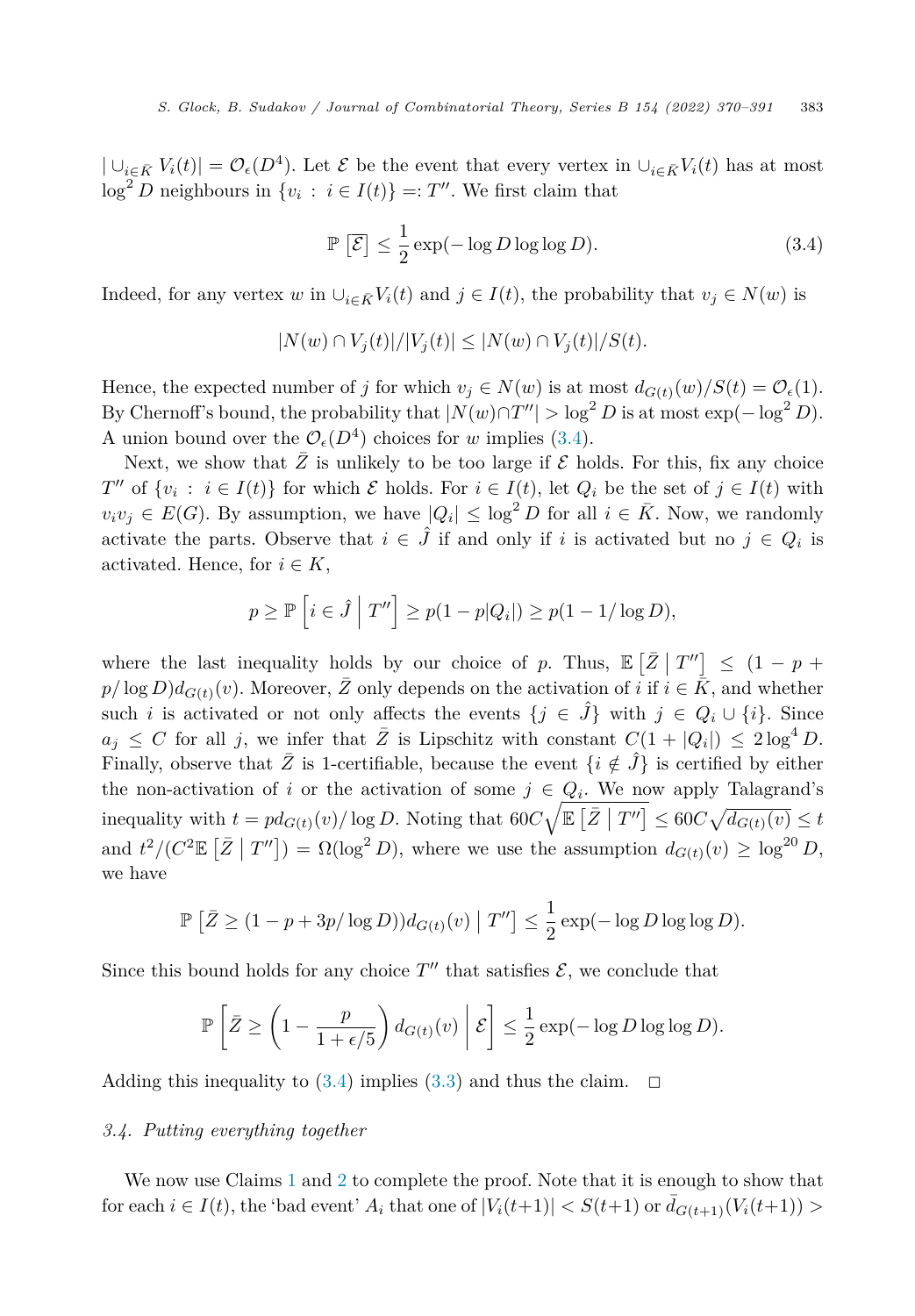$D(t+1)$  happens, has probability at most  $\mathcal{O}(D)$  exp(− log *D* log log *D*). Indeed, although we cannot simply use a union bound since we do not assume any bound on the number of parts *m*, we can easily use the Lovász Local Lemma to show that with positive probability, no  $A_i$  happens. Let  $\Gamma$  be the graph on  $I(t)$  where *i, j* are joined if there is at least one edge between  $V_i$ ,  $V_j$ . Observe that the event  $A_i$  is fully determined by the random choices involving parts  $V_j$  with  $dist_\Gamma(i, j) \leq 2$ . Thus,  $\Gamma^4$ , the graph on  $I(t)$  where *i*, *j* are joined if their distance in  $\Gamma$  is at most 4, is a dependency graph for the events  $\{A_i\}_{i\in I(t)}$ , since if  $ij \notin E(\Gamma^4)$ , then  $A_i, A_j$  are determined by disjoint sets of random choices. Moreover,  $\Delta(\Gamma) = \mathcal{O}_{\epsilon}(D^2)$ , implying  $\Delta(\Gamma^4) = \mathcal{O}_{\epsilon}(D^8)$ . Hence, the condition of the Lovász Local Lemma is fulfilled and so there is an outcome which satisfies (P3).

Fix  $i \in I(t)$ . The desired bound for  $|V_i(t+1)|$  will follow relatively easily from Claim [1.](#page-11-0) In order to estimate  $\bar{d}_{G(t+1)}(V_i(t+1))$ , we proceed in two steps. Note that using Claim [2,](#page-12-0) we know that every vertex loses the right proportion of its degree. Thus, the average of  $d_{G(t+1)}(v)$  over all  $v \in V_i(t)$  will indeed be bounded by  $D(t+1)$ . However, this alone is not enough, since deleting vertices from  $V_i(t)$  could increase the average degree if we were to delete predominantly low-degree vertices. But of course, high-degree vertices are more likely to be deleted, which is exactly why the proof works.

First, we group the vertices of  $V_i(t)$  according to their degree. Set  $b := [D^{2/3}]$  and for  $j \in \mathbb{N} \cup \{0\}$ , let

$$
X_j := \{ v \in V_i(t) : jb \le d_{G(t)}(v) < (j+1)b \}
$$

and  $X'_j := X_j \cap V_i(t+1)$ . Note that  $X_j \neq \emptyset$  only if  $j = \mathcal{O}(\Delta/b) = \mathcal{O}_{\epsilon}(D^{1/3})$ . Clearly,  $|V_i(t)| = \sum_j |X_j|$  and  $|V_i(t+1)| = \sum_j |X'_j|$ .

Using Claims [1](#page-11-0) and [2](#page-12-0) and a union bound, we infer that the following hold with probability at least  $1 - \mathcal{O}(D) \exp(-\log D \log \log D)$ :

 $|V_i(t+1)| \ge \sum_{v \in V_i(t)} p_v - \log^2 D \sqrt{|V_i(t)|};$  $(2)$   $|X'_j| = \sum_{v \in X_j} p_v \pm \log^2 D \sqrt{|X_j|}$  for all *j*; (3)  $d_{G(t+1)}(v) \leq \left(1 - \frac{p}{1+\epsilon/5}\right) d_{G(t)}(v)$  for all  $v \in V_i(t) \setminus X_0$ .

It thus only remains to show that assuming the above, we can deduce  $|V_i(t+1)| \geq S(t+1)$ and  $\bar{d}_{G(t+1)}(V_i(t+1)) \le D(t+1)$ .

Note that

$$
\sum_{v \in V_i(t)} d_{G(t)}(v) = |V_i(t)| \bar{d}_{G(t)}(V_i(t)) \leq |V_i(t)| D(t) \leq \frac{|V_i(t)| S(t)}{1 + \epsilon},
$$

where we have used that  $D(t)/S(t) \stackrel{(3.1)}{\leq} D(0)/S(0) = 1/(1+\epsilon)$  $D(t)/S(t) \stackrel{(3.1)}{\leq} D(0)/S(0) = 1/(1+\epsilon)$  $D(t)/S(t) \stackrel{(3.1)}{\leq} D(0)/S(0) = 1/(1+\epsilon)$ . Hence,

$$
\sum_{v \in V_i(t)} p_v = |V_i(t)| - \frac{p}{S(t)} \sum_{v \in V_i(t)} d_{G(t)}(v) \ge \left(1 - \frac{p}{1+\epsilon}\right) |V_i(t)|.
$$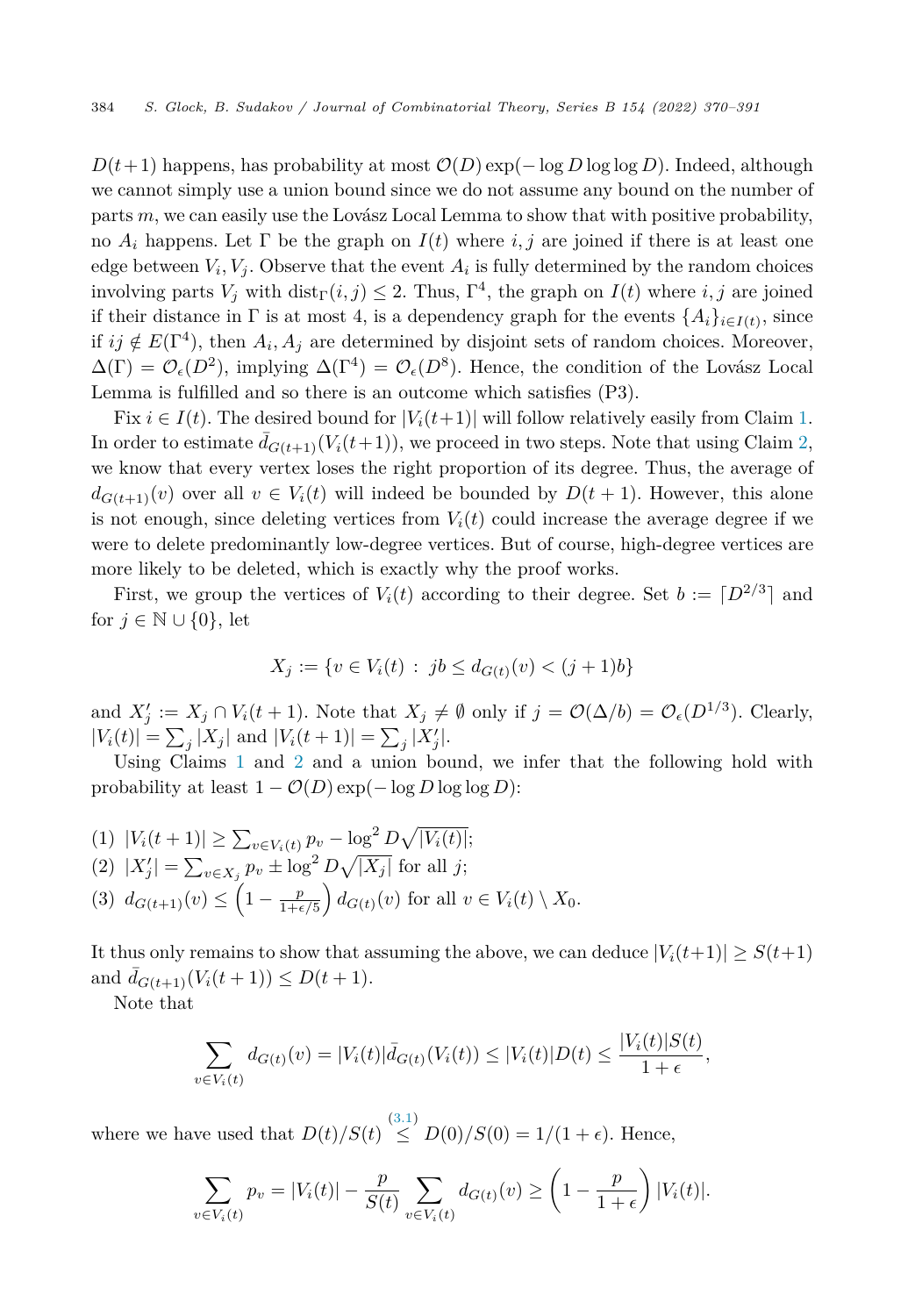<span id="page-15-0"></span>Therefore, (1) immediately implies

$$
|V_i(t+1)| \ge \left(1 - \frac{p}{1+\epsilon} - \frac{\log^2 D}{\sqrt{|V_i(t)|}}\right) |V_i(t)| \ge \left(1 - \frac{p}{1+3\epsilon/4}\right) |V_i(t)|
$$

and thus  $|V_i(t + 1)| \ge S(t + 1)$ .

We now turn to the average degree. As mentioned above, we proceed in two steps. First, we investigate how the deletion of vertices in  $V_i(t)$  affects the average degree. Our goal is to show that

$$
\frac{\sum_{v \in V_i(t+1)} d_{G(t)}(v)}{|V_i(t+1)|} \le \left(1 + D^{-1/5}\right) D(t). \tag{3.5}
$$

Define  $q := pb/S(t)$  and note that we have  $jq \leq 1/2$  for all  $j = \mathcal{O}_{\epsilon}(D^{1/3})$ . In particular, we have  $\sum_{j} (1 - jq) |X_j| = \Theta_{\epsilon}(D)$ . For  $v \in X_j$ , we have  $p_v = 1 - (j \pm 1)b \frac{p}{S(t)} =$  $1 - jq \pm D^{-1/3}$ . Thus, together with (2),

$$
|X'_j| = (1 - jq) |X_j| \pm \left( |X_j| / D^{1/3} + \log^2 D \sqrt{|X_j|} \right).
$$

By concavity of the square root function, the additive errors accumulate to at most

$$
\sum_j \left( |X_j|/D^{1/3} + \log^2 D\sqrt{|X_j|} \right) = \mathcal{O}_{\epsilon} \left( D^{2/3} \log^2 D \right).
$$

(Recall that the number of *j* with  $X_j \neq \emptyset$  is  $\mathcal{O}_{\epsilon}(D^{1/3})$ .) We deduce that

$$
|V_i(t+1)| = \sum_j |X'_j| \ge \left(1 - D^{-1/4}\right) \sum_j \left(1 - jq\right) |X_j| \tag{3.6}
$$

and

$$
\sum_{v \in V_{i+1}(t)} d_{G(t)}(v) \le \sum_{j} |X'_j| (j+1)b \le \sum_{j} (1 - jq) |X_j| jb + D^{7/4}.
$$
 (3.7)

The following is the key estimate, where the left hand side is an approximation of the average degree of  $V_i(t + 1)$  and the right hand side is an approximation of the average degree of  $V_i(t)$ .

$$
\bar{d}' := \frac{\sum_{j} (1 - jq) |X_j| jb}{\sum_{j} (1 - jq) |X_j|} \le \frac{\sum_{j} |X_j| jb}{\sum_{j} |X_j|} =: \bar{d}
$$
\n(3.8)

In order to prove  $(3.8)$ , consider the equivalent inequality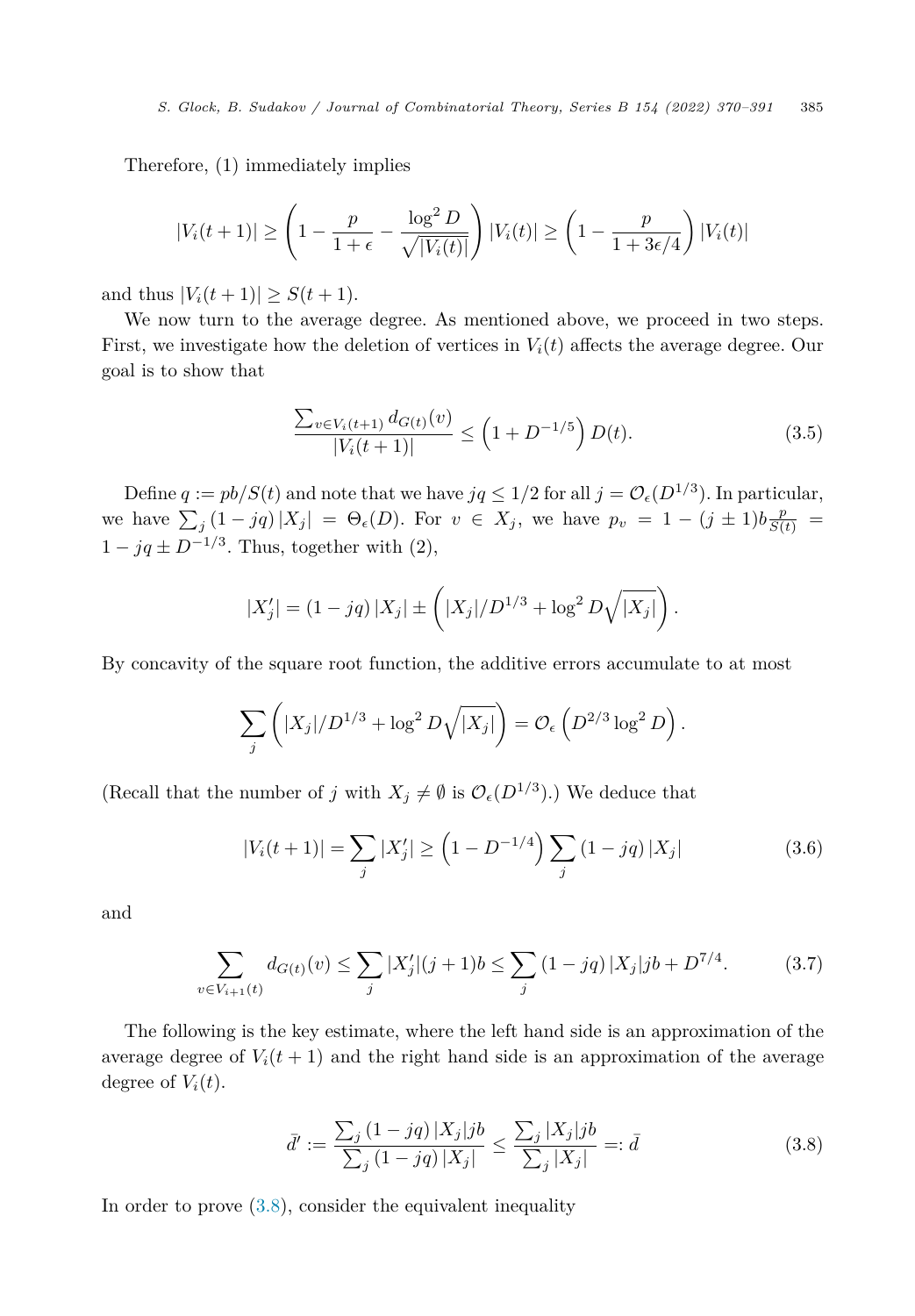386 *S. Glock, B. Sudakov / Journal of Combinatorial Theory, Series B 154 (2022) 370–391*

$$
\sum_{j,k} |X_j| (1 - kq) |X_k| kb \leq \sum_{j,k} |X_j| jb (1 - kq) |X_k|.
$$

Now double each side by adding the same terms, with the roles of *j, k* swapped. That the inequality thus obtained holds is easily seen using that  $(j - k)^2 \geq 0$  for all *j*, *k*.

Combining  $(3.6)$  $(3.6)$  and  $(3.7)$  $(3.7)$ , we obtain

$$
\frac{\sum_{v \in V_i(t+1)} d_{G(t)}(v)}{|V_i(t+1)|} \leq \frac{\sum_{j} (1 - jq) |X_j| jb + D^{7/4}}{(1 - D^{-1/4}) \sum_{j} (1 - jq) |X_j|} \leq \left(1 + 2D^{-1/4}\right) d' + \mathcal{O}_{\epsilon}(D^{3/4}).
$$

Moreover, we clearly have

$$
\bar{d} \le \frac{\sum_{v \in V_i(t)} d_{G(t)}(v)}{|V_i(t)|} \le D(t).
$$

In order to establish  $(3.5)$  $(3.5)$ , we combine the above with  $(3.8)$  $(3.8)$  $(3.8)$ , yielding

$$
\frac{\sum_{v \in V_i(t+1)} d_{G(t)}(v)}{|V_i(t+1)|} \le \left(1 + 2D^{-1/4}\right) \bar{d}' + \mathcal{O}_{\epsilon}\left(D^{3/4}\right)
$$
  

$$
\le \left(1 + 2D^{-1/4}\right) D(t) + \mathcal{O}_{\epsilon}\left(D^{3/4}\right)
$$
  

$$
\le \left(1 + D^{-1/5}\right) D(t),
$$

as claimed.

Finally, using (3) and [\(3.5](#page-15-0)) and the trivial bound  $|X'_0| \leq |V_i(t)|$ , we can verify that

$$
\sum_{v \in V_i(t+1)} d_{G(t+1)}(v) \le |X'_0|b + \sum_{v \in V_i(t+1)\setminus X_0} d_{G(t+1)}(v)
$$
\n
$$
\le \mathcal{O}\left(D^{5/3}\right) + \left(1 - \frac{p}{1 + \epsilon/5}\right) \sum_{v \in V_i(t+1)\setminus X_0} d_{G(t)}(v)
$$
\n
$$
\le \mathcal{O}\left(D^{5/3}\right) + \left(1 - \frac{p}{1 + \epsilon/5}\right) \left(1 + D^{-1/5}\right) |V_i(t+1)| D(t)
$$
\n
$$
\le \left(1 - \frac{p}{1 + \epsilon/5} + \mathcal{O}\left(D^{-1/3}\right) + D^{-1/5}\right) |V_i(t+1)| D(t).
$$

Dividing by  $|V_i(t + 1)|$  and absorbing lower order terms, we can conclude that  $\bar{d}_{G(t+1)}(V_i(t+1)) \leq \left(1 - \frac{p}{1+\epsilon/4}\right)D(t) = D(t+1)$ , thus completing the proof of Theorem [3.2.](#page-9-0)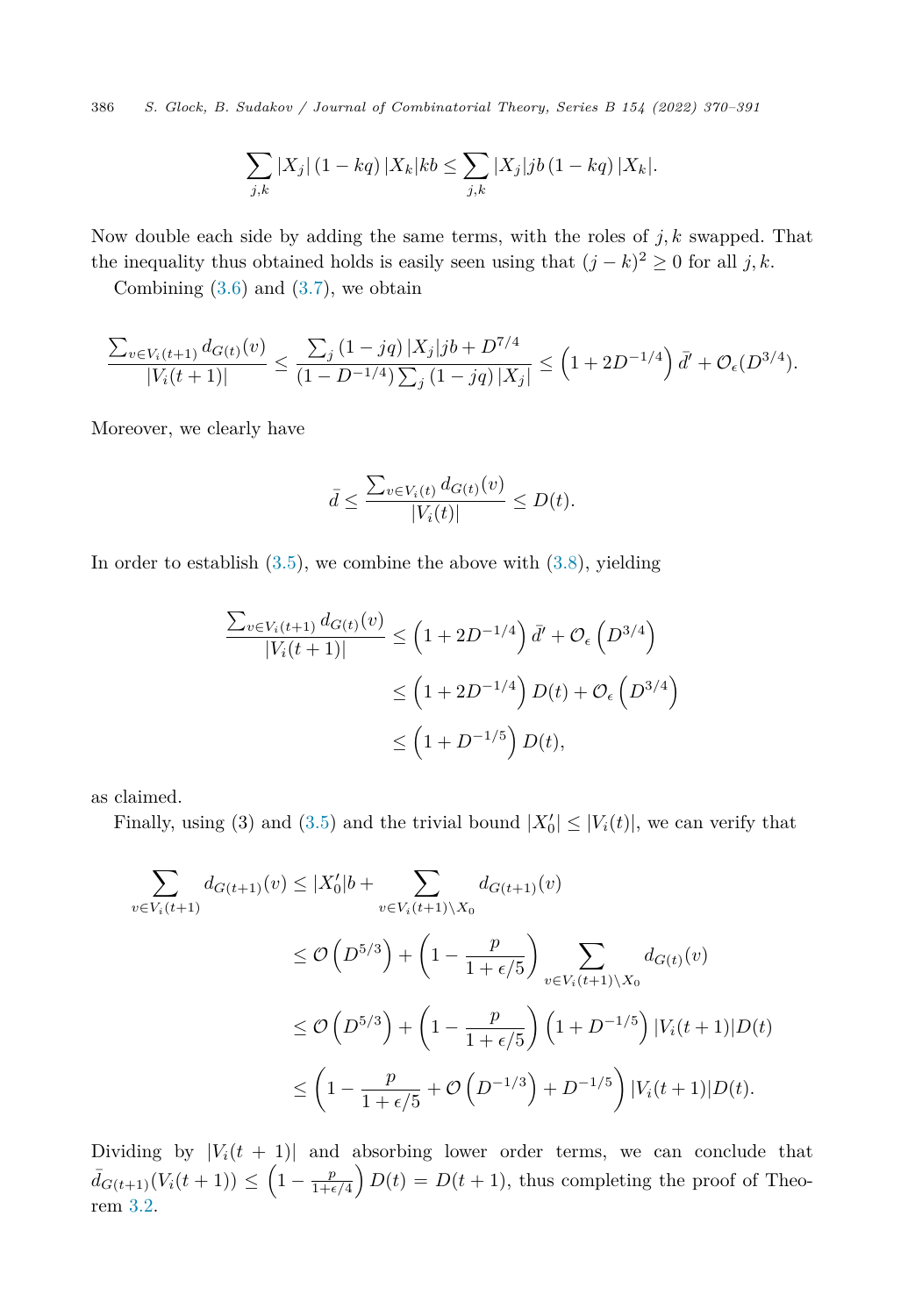## <span id="page-17-0"></span>4. Upper bound constructions

We now prove Conjecture [1.6](#page-5-0) and Theorems [1.9](#page-6-0) and [1.10.](#page-6-0) To this end, we first need Lemma [1.7](#page-5-0), which establishes a connection between  $f(k, r, s)$  and the Turán problem for complete bipartite graphs.

**Proof of Lemma [1.7.](#page-5-0)** Suppose that  $w(n,m;r,s) \geq k$  and  $m(r-1) < n$ . Hence, there exists a bipartite graph *H* with parts *A* of size *n* and *B* of size *m* such that every vertex in *A* has degree at least *k*, and any *r* vertices in *A* have at most *s* common neighbours. Our aim is to construct an  $(n, k, r, s)$ -graph with no independent transversal.

We define the *neighbourhood incidence r-graph G* induced by *H* as follows: For every vertex  $a \in A$ , we define the vertex set  $V_a := \{a\} \times N_H(a)$ . The vertex set of G is the disjoint union of the sets  $\{V_a\}_{a \in A}$ . For *r* distinct vertices  $a_1, \ldots, a_r \in A$ , we add the edge  $\{(a_1, b_1), \ldots, (a_r, b_r)\}\$  whenever  $b_1 = b_2 = \cdots = b_r =: b$ . Note that this implies that *b* is a common neighbour of  $a_1, \ldots, a_r$  in *H*. Hence, the number of edges in *G* induced by the parts  $V_{a_1}, \ldots, V_{a_r}$  is  $| \bigcap_{i=1}^r N_H(a_i) | \leq s$ . Moreover, these edges clearly form a matching.

Suppose, for the sake of contradiction, that *G* has an independent transversal. This means that for each  $a \in A$ , there is a unique  $b_a \in B$  such that  $(a, b_a)$  is contained in the transversal. Moreover, for the transversal to be independent, each  $b \in B$  can be used as *b<sub>a</sub>* for at most *r*−1 vertices  $a \in A$ . Hence,  $|B|(r-1) \geq |A|$ , contradicting our assumption that  $m(r-1) < n$ . Therefore, *G* cannot have an independent transversal.

Note that *G* is not necessarily an  $(n, k, r, s)$ -graph. However, by deleting vertices to make each part have size exactly *k*, and adding some more edges such that any *r* parts induce a matching of size  $s$ , we can easily find an  $(n, k, r, s)$ -graph which still has no independent transversal. Thus,  $f(k, r, s) < n$ .  $\Box$ 

In order to use Lemma [1.7](#page-5-0), we need good lower bounds for  $w(n, m; r, s)$ . For small *s*, we use known constructions of *Kr,s*-free graphs, which are mostly explicit and geometric in nature. For large *s*, we use a simple probabilistic construction which yields the following lemma.

**Lemma 4.1.** For all  $\epsilon > 0$  and  $r \geq 2$  there is  $C > 0$  such that whenever  $m \geq s \geq C \log n$ *and*  $n \geq r$ *, we have*  $w(n, m; r, s) \geq (1 - \epsilon)s^{1/r}m^{1-1/r}$ *.* 

**Proof.** This is a standard application of the probabilistic method. Take vertex sets A of size *n* and *B* of size *m*, and randomly include every edge between *A* and *B* independently with probability  $p := (1 - \epsilon/2)(s/m)^{1/r}$ . (We can clearly assume that  $\epsilon$  is sufficiently small. In particular, we assume that  $\epsilon r \leq 1$ .)

For a subset  $S \subset A$ , let  $X_S$  be the random variable counting the common neighbours of the vertices in *S*. Clearly, *X<sup>S</sup>* is the sum of *m* independent Bernoulli random variables, each with expectation  $p^{|S|}$ . Hence, Chernoff's bound implies that  $X_S = (1 \pm \epsilon^2)p^{|S|}m$ with probability at least  $1 - 2 \exp(-\epsilon^4 p^{|S|} m/3)$ . For  $|S| \le r$ , note that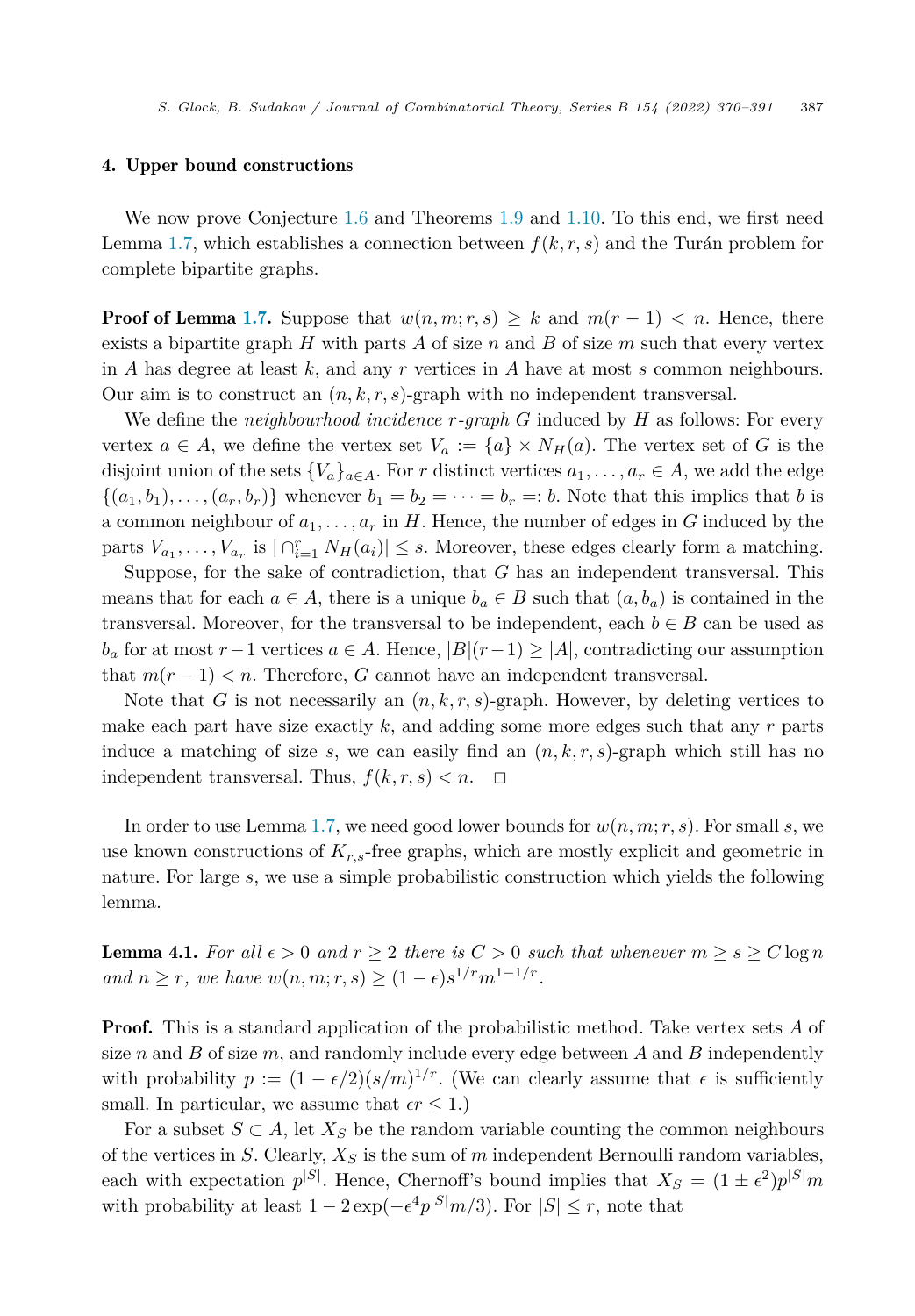<span id="page-18-0"></span>388 *S. Glock, B. Sudakov / Journal of Combinatorial Theory, Series B 154 (2022) 370–391*

$$
p^{|S|}m \ge p^r m \ge (1 - \epsilon r/2)s \ge \frac{1}{2}C \log n.
$$

For sufficiently large *C*, say  $C = 10r\epsilon^{-4}$ , a union bound implies that with positive probability, we have  $X_S = (1 \pm \epsilon^2)p^{|S|}m$  simultaneously for all  $S \subset A$  of size at most *r*.

Thus, such an outcome exists. It is then easy to check that any *r* vertices in *A* have at most  $(1+\epsilon^2)p^r m \leq s$  common neighbours, as required, and each vertex in *A* has degree at least  $(1 - \epsilon^2)pm \ge (1 - \epsilon)s^{1/r}m^{1-1/r}$ , hence establishing this as a lower bound for  $w(n, m; r, s)$ .  $\Box$ 

Theorem [1.10](#page-6-0) easily follows from Lemmas [1.7](#page-5-0) and [4.1](#page-17-0).

**Proof of Theorem [1.10.](#page-6-0)** Let  $n := \lfloor (r - 1 + \epsilon)(k^r/s)^{1/(r-1)} \rfloor$  and  $m := \lfloor n/(r-1) \rfloor$ 1. Choosing *C* large enough (note that  $\log n = \Theta_r(\log k)$ ), Lemma [4.1](#page-17-0) implies that  $w(n, m; r, s) \ge (1 - \epsilon^2) s^{1/r} m^{1 - 1/r} \ge k$ . With Lemma [1.7,](#page-5-0) we obtain  $f(k, r, s) < n$ . □  $\Box$ 

We now state the results on  $K_{r,s}$ -free graphs and the related Zarankiewicz problem that we need. In terms of upper bounds, the famous Kővári–Sós–Turán theorem [[20\]](#page-21-0) states that

$$
2\operatorname{ex}(n, K_{r,s}) \le z(n, n; r, s) \le (1 + o(1))(s - 1)^{1/r} n^{2 - 1/r} \tag{4.1}
$$

for fixed  $r \leq s$ . It is widely believed that the order of magnitude in this upper bound is optimal. A major challenge is to devise constructions which establish the matching lower bounds. First, consider  $r = 2$ . For a long time, the only known asymptotic result was that  $\lim_{n\to\infty} \exp(n, K_{2,2})n^{-3/2} = \frac{1}{2}$ , proved simultaneously and independently by Brown [\[8](#page-21-0)] and Erdős, Rényi and Sós [[11\]](#page-21-0). Füredi [[12\]](#page-21-0) vastly extended this by showing that  $\lim_{n\to\infty} \exp(n, K_{2,s})n^{-3/2} = \frac{1}{2}\sqrt{s-1}$  for any fixed *s*. For Zarankiewicz's problem, the corresponding result had already been shown earlier by Mörs. The following theorem, which we will use to prove Conjecture [1.6](#page-5-0), implies that

$$
\lim_{n \to \infty} z(n, n, 2, s) n^{-3/2} = (s - 1)^{1/2}
$$

for any fixed *s*.

**Theorem 4.2** *(Mörs [\[24](#page-21-0)]). For*  $s \in \mathbb{N}$  *and a prime*  $p \equiv 1 \mod s$ , *there exists a bipartite* graph with parts A, B each of size  $p(p-1)/s$ , such that every vertex in A has degree  $p-1$ *and every two vertices in A have at most s common neighbours.*

For  $r > 2$ , much less is known. Brown [\[8](#page-21-0)] showed that  $ex(n, K_{3,3}) = \Theta(n^{5/3})$ , but the order of magnitude of  $ex(n, K_{r,r})$  is still unknown for every  $r \geq 4$ . In a breakthrough, Kollár, Rónyai and Szabó [\[19\]](#page-21-0) introduced 'norm-graphs' to prove that  $ex(n, K_{r,s})$  =  $\Theta_{r,s}(n^{2-1/r})$  when  $s > r!$ . Their construction was slightly improved by Alon, Rónyai and Szabó [\[4\]](#page-20-0), thus showing that the result already holds when  $s > (r - 1)!$ . Moreover,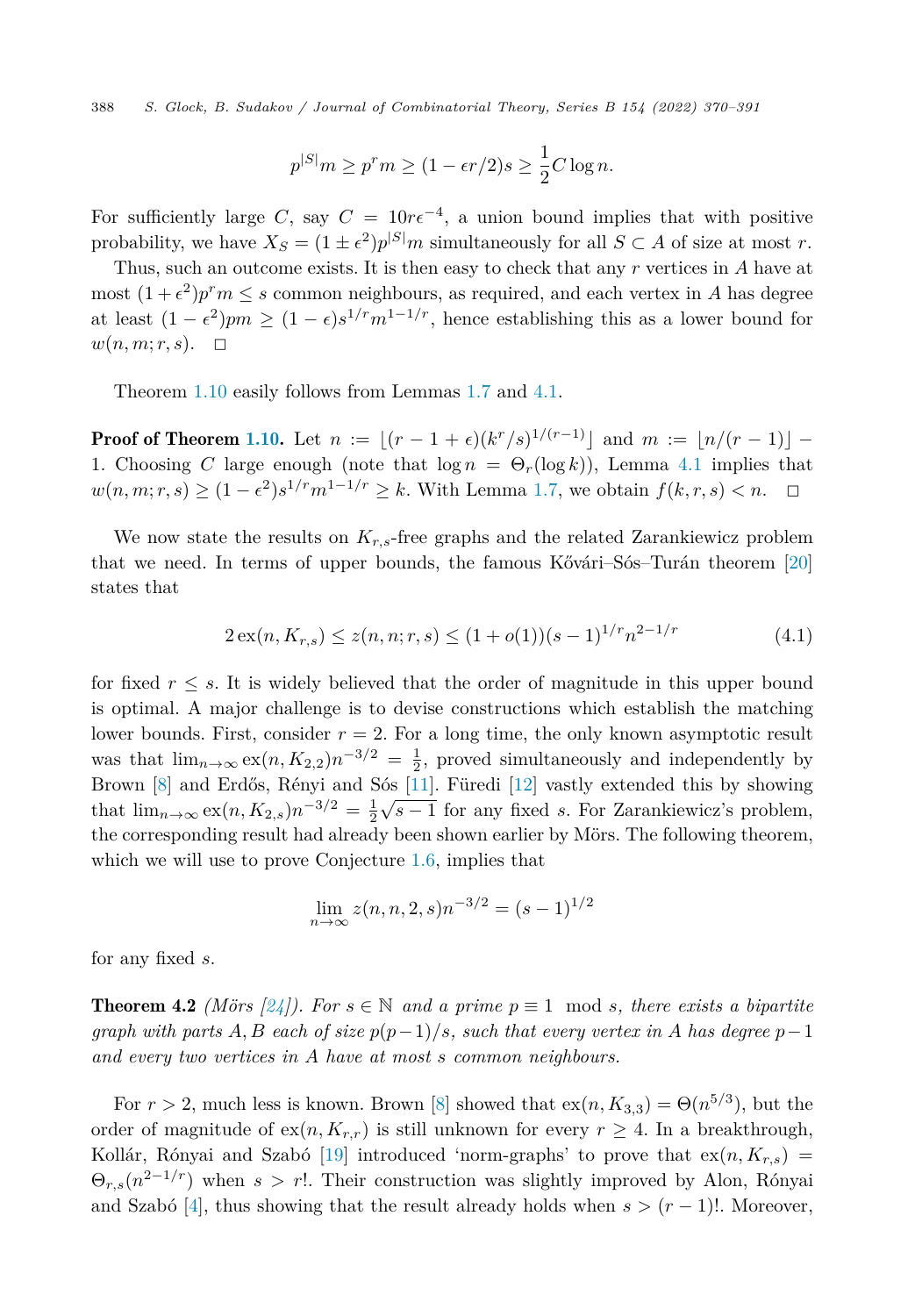their modification reveals the right dependence on *s*: for fixed *r* and  $s > (r-1)!$ , it holds that

$$
ex(n, K_{r,s}) = \Theta_r((s-1)^{1/r} n^{2-1/r}).
$$

This follows from the next result, which we will use to prove Theorem [1.9.](#page-6-0) (Note that if one is not concerned about the dependence on  $s$ , then one can simply take  $t = 1$ .)

**Theorem 4.3**  $(\n\begin{bmatrix}\n\frac{1}{2} & \text{Section 4}\n\end{bmatrix}$ . Given  $r, t \in \mathbb{N}$  and a prime  $q \equiv 1 \mod t$ , there exists a  $(q^{r-1}-1)$ -regular  $K_{r,s+1}$ -free graph of order  $q^{r-1}(q-1)/t$ , where  $s = (r-1)!t^{r-1}$ .

In order to apply the above theorems, we also need the following fact about primes in arithmetic progressions, which follows from the Siegel–Walfisz theorem.

**Theorem 4.4.** For every  $\epsilon > 0$  and  $A \in \mathbb{N}$ , the following holds for sufficiently large x. *For* any coprime integers q, a with  $q \leq \log^A x$ , there exists a prime  $p \equiv a \mod q$  with  $x \leq p \leq (1+\epsilon)x$ .

We are now ready to prove Conjecture [1.6](#page-5-0) and Theorem [1.9](#page-6-0).

**Proof of Conjecture [1.6](#page-5-0).** Fix  $\epsilon > 0$  and suppose k is sufficiently large. We aim to show that  $f(k, 2, s) \leq (1 + \epsilon)k^2/s$  for every  $1 \leq s \leq k$ . The case when  $s \gg \log k$  is already covered by Theorem [1.10](#page-6-0) proved above. Thus, we may assume that  $s \leq \log^2 k$ , say. Let *p* be the smallest prime at least  $k + 2$  such that  $p \equiv 1 \mod s$ . By Theorem 4.4, we can assume  $p \leq (1 + \epsilon/3)k \leq \sqrt{1 + \epsilon}k$ . Let *G* be the bipartite graph in Theorem [4.2](#page-18-0). Delete an arbitrary vertex from *B*. Then every vertex in *A* still has degree at least *k*, and any two vertices in *A* have at most *s* common neighbours. Thus,  $w(|A|, |A| - 1; 2, s) \geq k$ , and Lemma [1.7](#page-5-0) implies that  $f(k, 2, s) < |A| \leq p^2/s \leq (1 + \epsilon)k^2/s$ , as desired.  $\Box$ 

**Proof of Theorem [1.9](#page-6-0).** The lower bound follows from  $(1.2)$ . For the upper bound, we proceed similarly as in the proof of Conjecture [1.6.](#page-5-0) Since the case when  $s \gg \log k$  is already covered by Theorem [1.10](#page-6-0), we may assume that  $(r-1)! \leq s \leq \log^2 k$ , say, and that *k* is sufficiently large. Let *t* be the maximal integer such that  $(r-1)!t^{r-1} \leq s$ . Note that  $t \geq 1$  and  $t = \Theta_r(\sqrt[r-1]{s})$ . Let *q* be the smallest prime  $\equiv 1 \mod t$  with  $q^{r-1} \geq 2rk$ . Theorem 4.4 ensures that  $q = \mathcal{O}_r(\sqrt[r-1]{k})$ . By Theorem 4.3, there exists a  $(q^{r-1}-1)$ regular  $K_{r,s+1}$ -free graph *H* of order  $q^{r-1}(q-1)/t$ . Now, partition  $V(H)$  into parts *A* and *B* such that every vertex has at least *k* neighbours in *B* and  $|A| > (r - 1)|B|$ . That this is possible can be seen via a simple probabilistic argument. For each vertex independently, put it into *B* with probability  $1/(r+1)$  and into *A* otherwise. Then each vertex expects at least  $(2rk - 1)/(r + 1) \geq 1.3k$  neighbours in *B* and  $\mathbb{E} [A] = r \cdot \mathbb{E} [B]$ . Using Chernoff's bound, it is easy to see that the desired properties hold with high probability.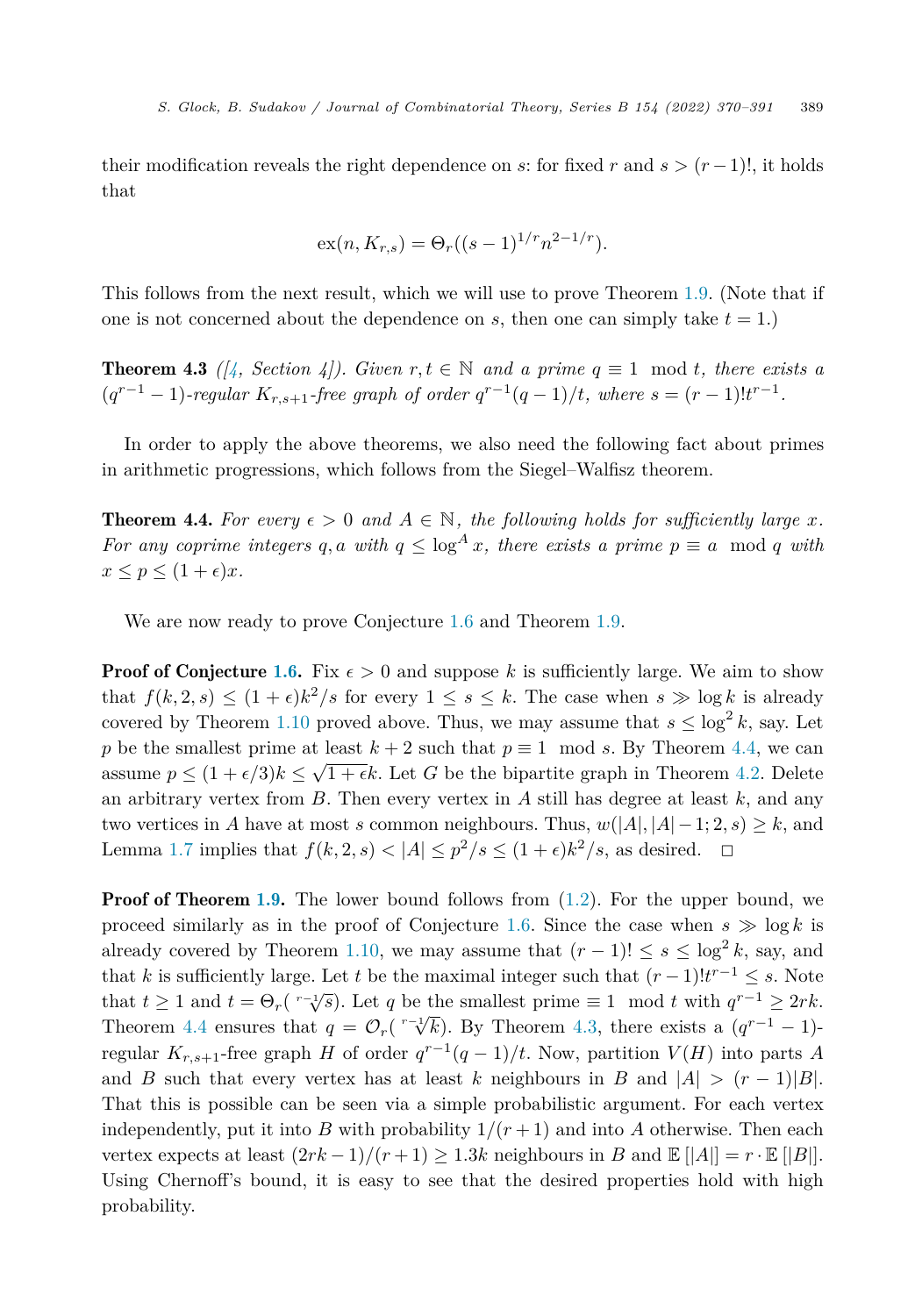<span id="page-20-0"></span>Clearly, any *r* vertices in *A* have at most *s* common neighbours. Hence, invoking Lemma [1.7](#page-5-0), we have  $f(k, r, s) < |A| \leq q^r/t = \mathcal{O}_r(\sqrt[r-1]{k^r/s})$ . □

# 5. Concluding remarks

- We studied sufficient conditions for the existence of independent transversals in multipartite graphs. Concretely, we have shown (Theorem [1.2\)](#page-2-0) that any multipartite graph with local degree  $o(D)$ , where each part has size at least  $(1 + o(1))D$  and average degree at most *D*, contains an independent transversal. It would be very interesting to develop a hypergraph version of this result.
- We completely settled the Erdős–Gyárfás–Łuczak problem and its generalization due to Yuster in the graph case (Theorem [1.8\)](#page-5-0). For hypergraphs (*r >* 2), it would be desirable to prove that  $f(k, r, 1) = \mathcal{O}_r(\sqrt[r-1]{k^r})$ . We discovered a connection between upper bounds for  $f(k, r, s)$  and lower bounds for  $ex(n; K_{r,s})$ , thus indicating that the problem could be hard. On the other hand, our reduction does not work for  $s < r - 1$ , so new ideas are needed for these cases, which could also shed new light on the general problem.
- It could be illuminating to investigate random  $(n, k, r, s)$ -graphs further. The first moment method yields that if  $n \gg r^{-1} \sqrt{k r \log k} / s$ , then with high probability, a uniformly random  $(n, k, r, s)$ -graph has no independent transversal. What is the minimal *n* such that a uniformly random  $(n, k, r, s)$ -graph has no independent transversal with probability at least  $1/2$ ? This seems open even for  $r = 2$  and  $s = 1$ .

## 6. Note added in proof

After this paper was released as preprint arXiv:2003.01683, Theorem [1.2](#page-2-0) was proved independently by Kang and Kelly [[18\]](#page-21-0), see arXiv:2003.05233. Whereas our main motivation came from the Erdős–Gyárfás–Łuczak problem, they took the perspective of vertex colouring, and their proof is slightly different.

# Acknowledgments

We thank three anonymous reviewers for a careful reading of this paper and many helpful remarks.

#### References

- [1] R. Aharoni, E. Berger, R. Ziv, Independent systems of [representatives](http://refhub.elsevier.com/S0095-8956(22)00005-3/bib14D2777B889C6EFD4C0FC1DC7A007F08s1) in weighted graphs, Combinatorica 27 (2007) [253–267.](http://refhub.elsevier.com/S0095-8956(22)00005-3/bib14D2777B889C6EFD4C0FC1DC7A007F08s1)
- [2] N. Alon, The linear [arboricity](http://refhub.elsevier.com/S0095-8956(22)00005-3/bib0F1F627902FFD99A804A833C5D0178E1s1) of graphs, Isr. J. Math. 62 (1988) 311–325.
- [3] N. Alon, The strong chromatic number of a graph, Random Struct. [Algorithms](http://refhub.elsevier.com/S0095-8956(22)00005-3/bib2E90AC7DD3A6BE5CD2B29DE086C337D1s1) 3 (1992) 1–7.
- [4] N. Alon, L. Rónyai, T. Szabó, [Norm-graphs:](http://refhub.elsevier.com/S0095-8956(22)00005-3/bib575C0E188C60161E332F7BF8D60E1262s1) variations and applications, J. Comb. Theory, Ser. B 76 (1999) [280–290.](http://refhub.elsevier.com/S0095-8956(22)00005-3/bib575C0E188C60161E332F7BF8D60E1262s1)